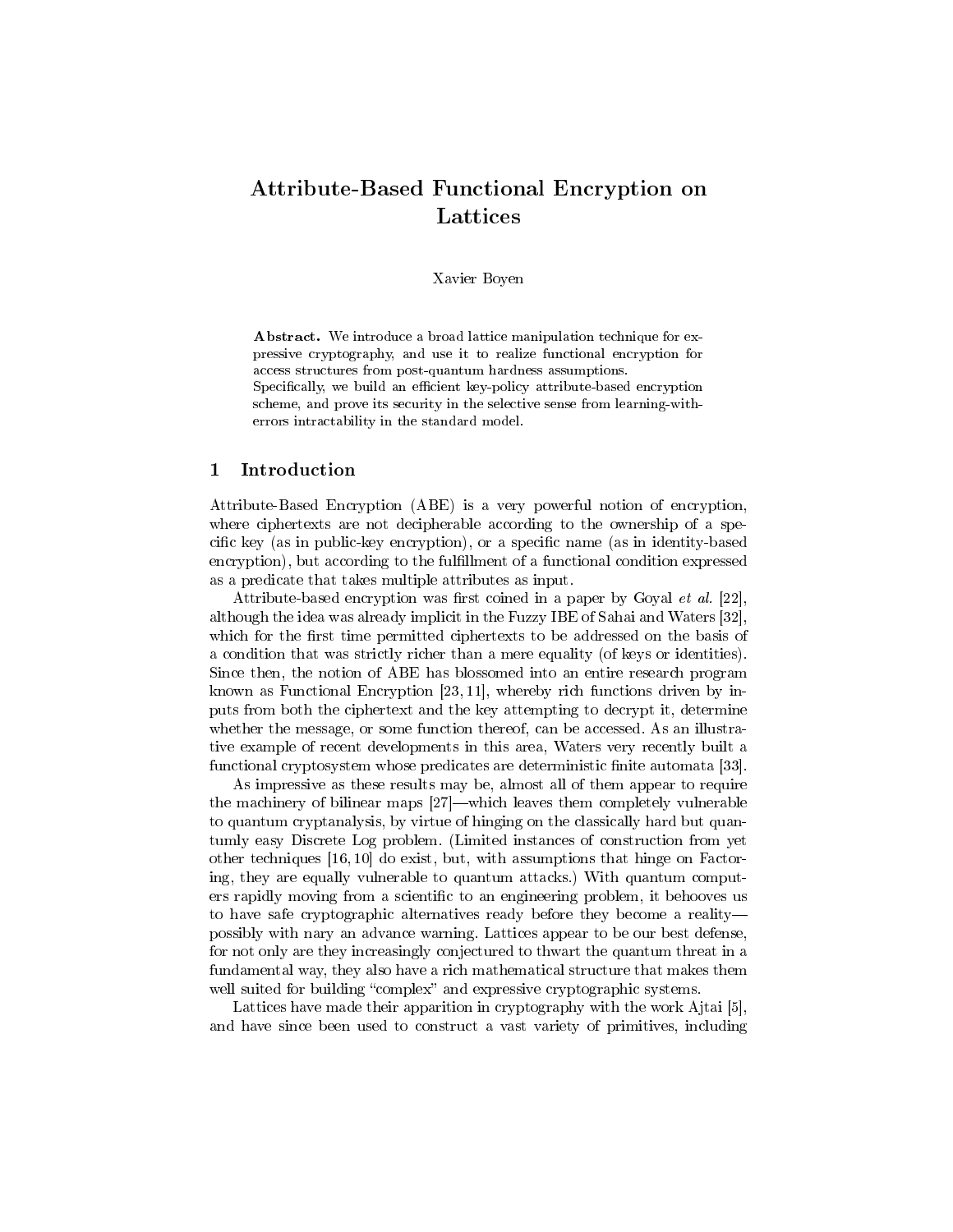one-way and collision-resistant hash functions [5, 26], signatures [12, 25], publickey encryption  $[7, 30, 31]$ , identity-based encryption schemes  $[21, 15, 1, 2]$ , lossy trapdoor functions [29], and even a couple instances of functional encryption for inner-product [4] and threshold [3] functions. Lattices have also been very instrumental in cracking the long-standing question of realizing fully homomorphic encryption [19, 20, 14].

Lattices are indeed rapidly emerging as a mathematical platform of choice for building increasingly powerful and efficient cryptographic primitives. In addition to lattice problems being generally conjectured to withstand quantum attacks, the mathematical properties of these objects make them both relatively efficient and flexible to enable the construction of powerful cryptosystems. Research in lattice-based cryptosystems that reduce from the "Learning With Errors" (LWE) hardness assumption has been particularly active, in no small part because the average-case LWE problem is itself reducible [31, 28] from a slew of worst-case lattice problems, for a sound foundation.

Despite all of those incentives and successes, the reality is that functional encryption so far remains largely confined to the world of bilinear maps. In recent years, only a handful of such systems have been successfully realized using lattices, such as the already cited constructions of IBE [21, 1], HIBE [15, 2], IPE [4], and FuzzyIBE  $[3]$ . Further advances have remained elusive, despite the "pull" exerted by the faster pace of progress in that other world of bilinear maps. Rather disconcertingly indeed, as attempts are made to translate high-level principles of bilinear-map functional encryption into lattice analogues, serious difficulties tend to crop up in the most unexpected places when one tries to prove security. A pointed example, documented in  $[3]$ , relates to the unresolved difficulties faced by those authors when trying to build ABE from LWE.

If anything, this brief history of functional encryption from lattices suggests that new ideas are in order for progress, beyond the field's classic paradigms.

#### 1.1 Main Motivations

"Attribute-Based Encryption using Lattices" is by many authors' account an important research question, having been posed and left unanswered in an number of recent works including  $[15, 1, 4, 3]$ . Perhaps the best evidence of the problem's popularity is none other than a recent attempt by a large corporation to lay claim on its solution, in an eponymous patent application [17], even though the problem explicitly remained open to this day.<sup>1</sup> Why such eager enthusiasm?

First and foremost, functional encryption in general and ABE in particular are extremely powerful cryptographic constructs that would seem almost incredible—e.g., by the standards of circa 2000. FE and ABE primarily give us unprecedented flexibility and expressiveness with which recipients can be designated in a wholesale manner. Not only do there exist direct use cases for such

 $1$  The US patent application [17] appears to refer to a precursor of the "Fuzzy IBE using Lattices" subsequently published in [3], wherein a superset of the authors explicitly acknolwedge that it did not extend to a proper ABE. We further opine on mathematical but not legal grounds that our ABE falls outside of the claims of [17].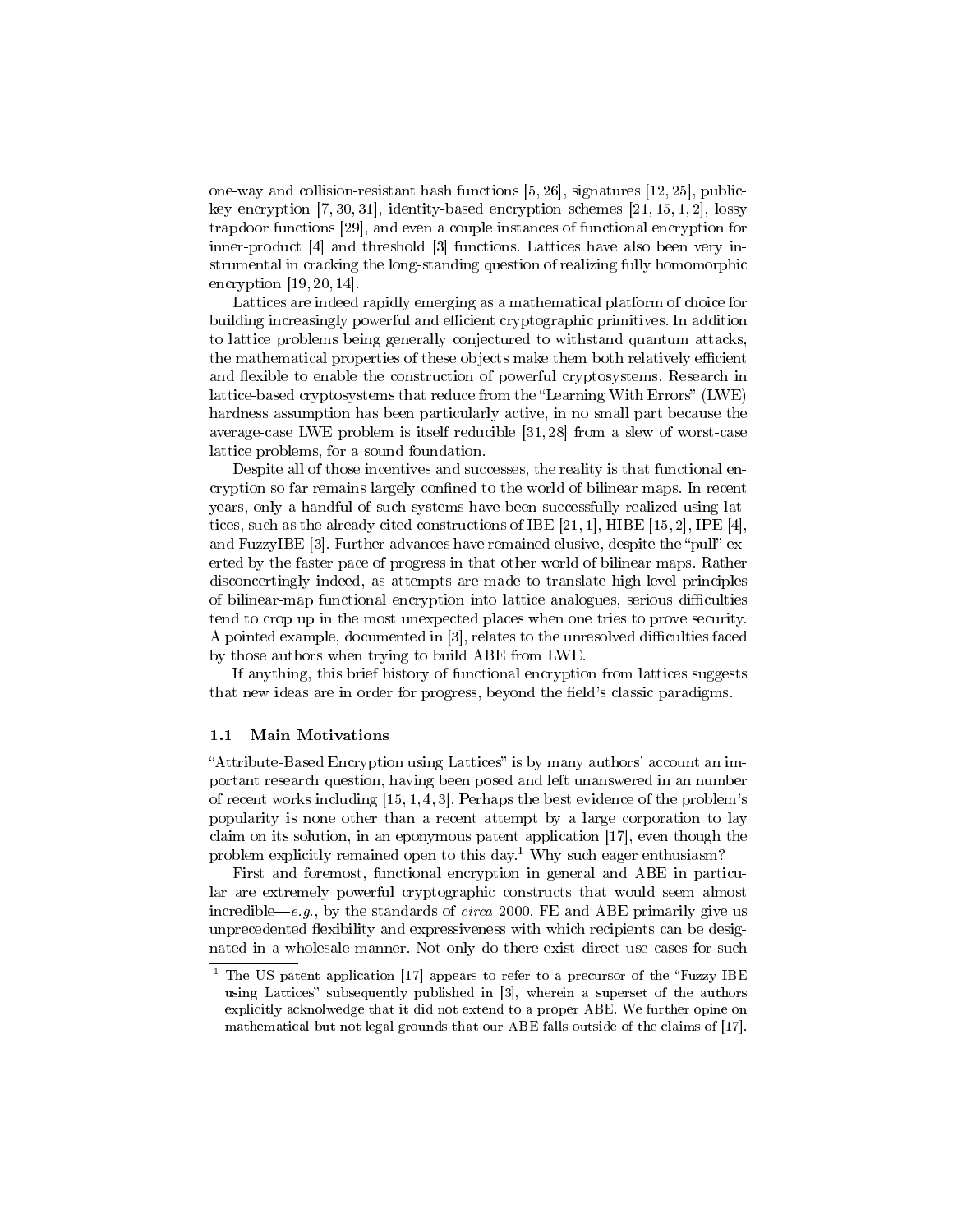power (we refer to the early literature on the subject for examples), but the prospects that it opens for protocol building are highly intriguing.

As already alluded to, such rewards would be for naught if the looming threat of a catastrophic quantum cryptanalysis kept relegating it to where damage would be contained. It would be foolish to believe that because quantum registers have only grown from 5 to 7 qubits during the last decade, that their size could not suddenly become cryptographically devastating during the next one. This is where lattices come into play.

Compounding their conjectured quantum robustness, lattices also have a number of rather unique efficiency and implementation advantages. For instance, while bilinear-map cryptosystems tend to be convenient to work with on paper thanks to the availability of clean abstractions, this view hides a rather complex elliptic-curve machinery that must be securely implemented in any physical implementation. In lattice-based cryptography, the situation is reversed: schemes and proofs tend to be more complex and mirred in details, but implementations require only small-number arithmetic and basic linear algebra.

Those are the reasons—from quantum peace of mind, to the sheer challenge of solving compelling theory with practical applications—why it is far from wasted effort to "reinvent" Attibute-Based Encryption, not from bilinear maps but from lattices. (And as a bonus, we introduce a new technique whose power likely reaches into FE far beyond mere ABE.)

## 1.2 Our Contributions

Our main result is the construction of a functional encryption scheme for monotone access structures, also known as (key-policy) attribute-based encryption, and reduce its security from LWE.

We achieve this result by way of a new lattice manipulation framework suited to the handling of complex access policies. Compared to earlier works on latticebased IBE and FE, our framework has two distinguishing characteristics: the reliance on ephemeral lattices for all private-key extractions, and the subsequent application of a basis splicing technique which allows a recipient to convert an ephemeral lattice's basis into a basis for any lattice in a given family, as needed.

We introduce our framework in relation to a number of observations we make in our attempt to shed some light on the difficulties previously faced. This leads us to a (rather informal) discussion of FE with uniform and non-uniform policies, and how the latter appeared hard to tackle based on previous lattice techniques.

Here we focus solely on introducing our framework and building "key-policy" KP-ABE from it. We defer to future work the study of "ciphertext-policy" CP-ABE and even more ambitious FE.

## 2 Preliminaries

We refer to the Appendix—available in the eprint version of the paper  $[13]$ —for background on lattices in cryptography.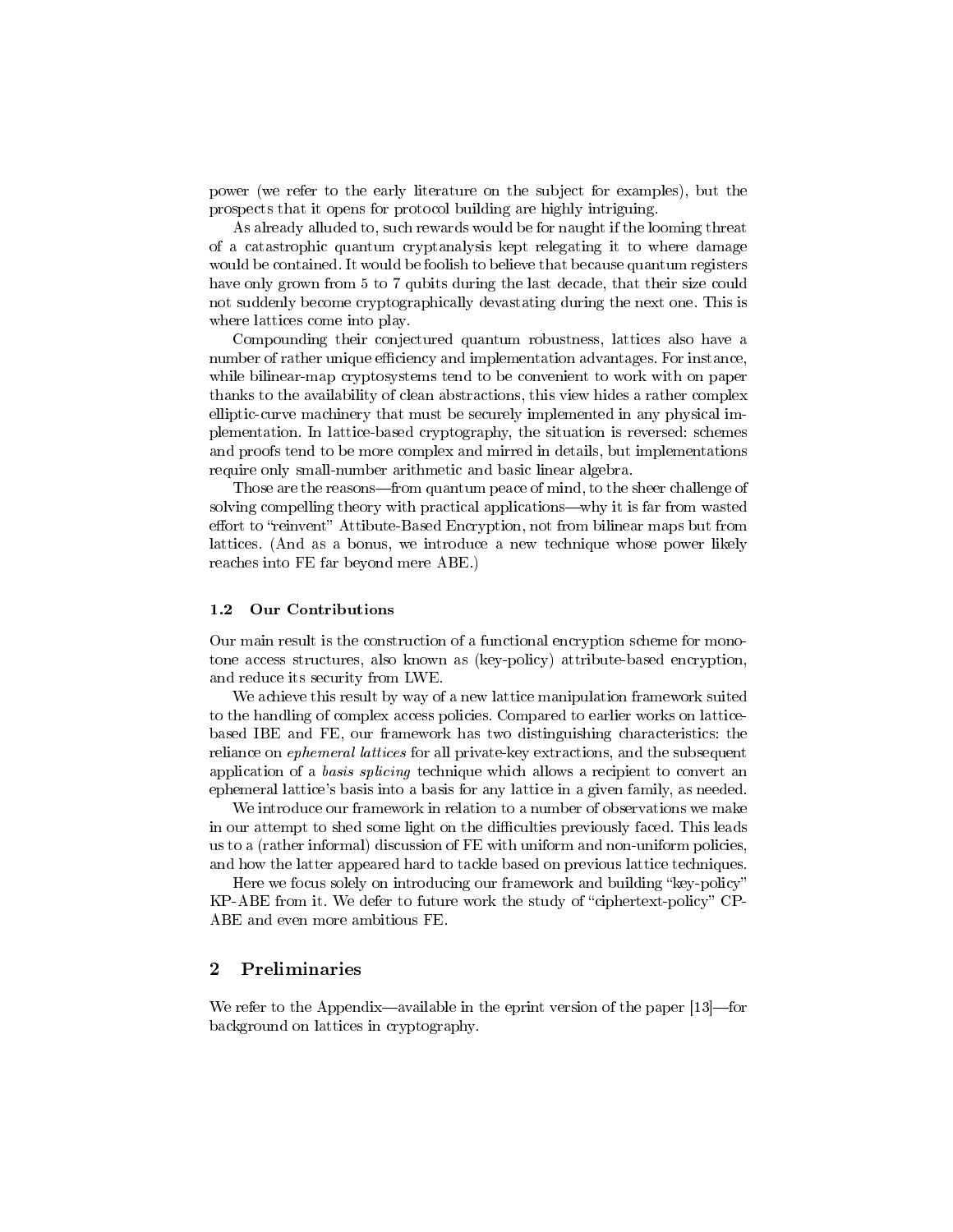#### 2.1 Attribute-Based Encryption

We follow the definition of the ABE functionality as given by Goyal et al.  $[22]$ , albeit for security we consider the notion of ciphertext privacy which implies both semantic security and recipient anonymity.

**Definition 1** (Key-Policy Attribute-Based Encryption). A Key-Policy Attribute-Based Encryption scheme consists of the following four algorithms:

**Setup**( $\lambda, \ell$ )  $\rightarrow$  (Pub, Msk): This algorithm is input a security parameter  $\lambda$  and an attribute number  $\ell$ . It outputs a public key Pub and a master key Msk.

- **Extract**(Pub, Msk, Policy)  $\rightarrow$  Key: This algorithm takes a public key Pub, a master key Msk, and an access policy Policy. It outputs a decryption key Key.
- **Encrypt**(Pub, Attrib, Msg)  $\rightarrow$  Ctx: This algorithm is input a public key Pub, a list of attributes Attrib, and a message bit Msg. It outputs a ciphertext Ctx.
- **Decrypt**(Pub, Key, Ctx)  $\rightarrow b$ : This algorithm takes a public key Pub, a decryption key Key, and a ciphertext Ctx. It outputs the bit b if the attributes Attrib used to create Ctx satisfy the policy Policy used in the creation of Key.

**Definition 2** (Selective-Model KP-ABE Security). A KP-ABE scheme is ciphertext-private in the selective-attribute model of security if all probabilistic polynomial time (PPT) adversaries have at most a negligible advantage in this game:

- $\texttt{Target:}$  The adversary declares the challenge attributes,  $\textsf{Attrib}^\dagger,$  that it wishes to be challenged upon.
- Setup: The challenger runs the Setup algorithm and gives the public key to the adversary.
- Queries: The adversary is allowed to issue adaptive queries for private keys corresponding to policies Policy of its choice, as long as Attrib† does not satisfy Policy.
- Challenge: The adversary signals its readiness to accept a challenge, and proposes a message to encrypt. The challenger encrypts the message for the challenge attributes Attrib<sup>†</sup>, and then flips a random coin r. If  $r = 1$ , the ciphertext is given to the adversary; if  $r = 0$ , a random element of the ciphertext space is returned.

Queries: This is a continuation of the earlier query phase.

Guess: The adversary outputs a guess  $r'$  of r. The advantage of an adversary A in this game is defined as  $|\Pr[r'=r]-\frac{1}{2}|$ 

One also defines an adaptive-attribute version of the above game, where the adversary may defer the choice of target attributes until requesting the challenge.

#### 2.2 Linear Secret Sharing

**Definition 3** (LSSS over  $\mathbb{Z}_q$ ). An LSSS  $\Pi$  over a set of parties  $P$  consists of an "index map"  $\rho$  and a "share-generating matrix"  $L \in \mathbb{Z}_q^{\ell \times \theta}$  with  $\ell$  rows and  $\theta$ columns, where  $\ell$  is the number of shares specified by  $\Pi$ , and  $\theta$  depends on the structure of  $\Pi$ . For all  $i = 1, \ldots, \ell$ , the function  $\rho$  maps the *i*-th row of L to its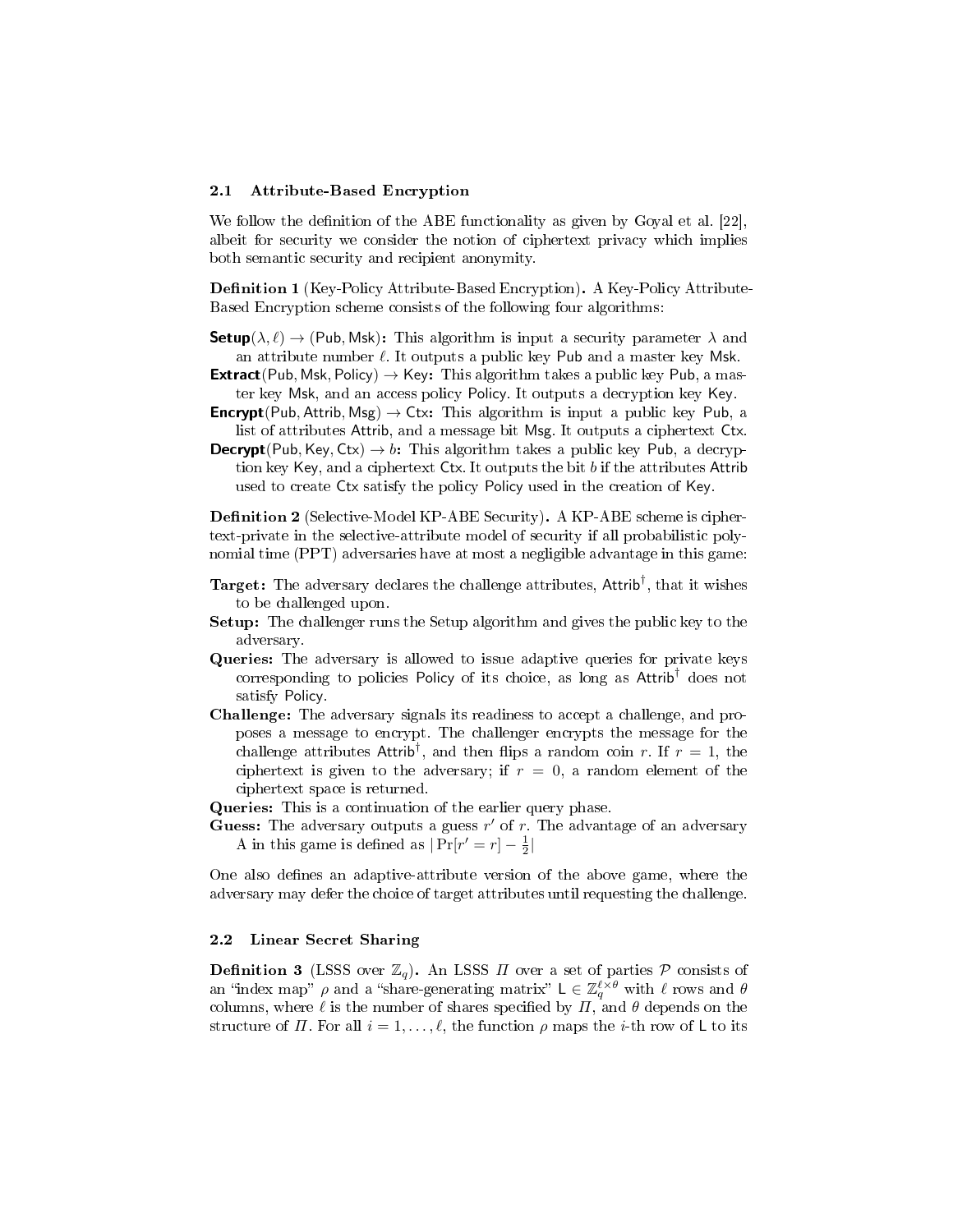corresponding party. The matrix L maps an input  $\theta$ -vector  $\mathbf{v} = (s, r_2, \dots, r_{\theta}),$ where  $s \in \mathbb{Z}_q$  is the secret to be shared, and  $r_2, \ldots, r_{\theta} \in \mathbb{Z}_q$  are random, into an output  $\ell$ -vector  $\mathsf{L} \mathbf{v} = (s_1, \ldots, s_\ell)$  containing the shares of the secret s according to  $\Pi$ . The share  $s_i = (\mathsf{L}\,\mathbf{v})_i$  is assigned to party  $\rho(i)$ .

Every LSSS according to the above denition enjoys the linear reconstruction property. This means that if  $\Pi$  is an LSSS for the access structure  $\mathbb A$ , then the following is true. Let  $S \in A$  be any authorized set, and let  $I \subset \{1, 2, \ldots, \ell\}$  be defined as  $I = \{i : \rho(i) \in S\}$ . Then, there exist constants  $\{\kappa_i \in \mathbb{Z}_q\}$  for  $i \in I$ , such that, if the  $\{\lambda_i = (\mathsf{L} \mathbf{v})_i\}$  are valid shares of any secret s according to  $\Pi$ , then  $\sum_{i\in I} \kappa_i \lambda_i = s$ . It was shown by Beimel [9], that these constants  $\{\kappa_i\}$  can be found in time polynomial in the size of the share-generating matrix L.

Vector Secrets and Reconstruction over  $\mathbb{Z}$ . For the purpose of this paper, we will need a slightly modified notion of LSSS, where secrets and shares are  $\ell$ dimensional integer vectors in  $\mathbb{Z}^{\ell}$ , and share-generating matrices are defined over  $\mathbb Z$  rather than over  $\mathbb Z_q$ . This creates a few issues:

- 1. Since secrets and shares are themselves vectors, the vector  $\mathbf v$  of all such shares should be viewed as a tensor, and the product  $(L \cdot v)$  interpreted accordingly.
- 2. There is no notion of uniform share distribution over  $\mathbb{Z}$ : a benign issue here.
- 3. Reconstruction in Z may require fractional interpolation coefficients  $\kappa_i \in \mathbb{Q}$ . We alleviate this difficulty by relaxing our notion of reconstruction, allowing the reconstructed vector to be a non-zero multiple of the original vector (which is non-trivial only if the vector has dimension greater than one). Such reconstruction is possible using only integer coefficients  $\kappa_i \in \mathbb{Z}$ .

Low-Norm Share Generation. We will use the generic construction mechanism described in Appendix G of [24, eprint] to convert a monotone access structure into a deterministic LSSS matrix. For access formulas with AND  $(∧)$  and OR  $(∨)$ gates only, it has the further advantage to build share-generating matrices  $\mathsf{L} \in$  $\{0,\pm 1\}^{\ell\times\theta}$  with ternary elements in  $\{0,\pm 1\}$ . For such formulas, the (unrelaxed) reconstruction coefficients  $\kappa_i$  will be binary in  $\{0,1\}$  by construction, even when working in  $\mathbb{Z}$ , hence already integer and low-norm without further relaxation.

Duplicated Attributes. For ease of exposition, we first restrict our attention to formulas where each attribute appears exactly once. Since  $\rho$  is then the identity function, we omit it from the notation altogether—until Section 4.5 and the Example Appendix of [13] where we handle missing and duplicated attributes.

## 3 Framework

## 3.1 Functional Encryption from Lattices

The Regev Cryptosystem. Recall that the Regev PKE scheme [31] makes use of an Ajtai lattice [5], defined as  $\Lambda_q^{\perp}(\mathsf{A}) = \{\mathbf{x} : \mathsf{A}\mathbf{x} = \mathbf{0} \pmod{q}\} \subseteq \mathbb{Z}^m$ , where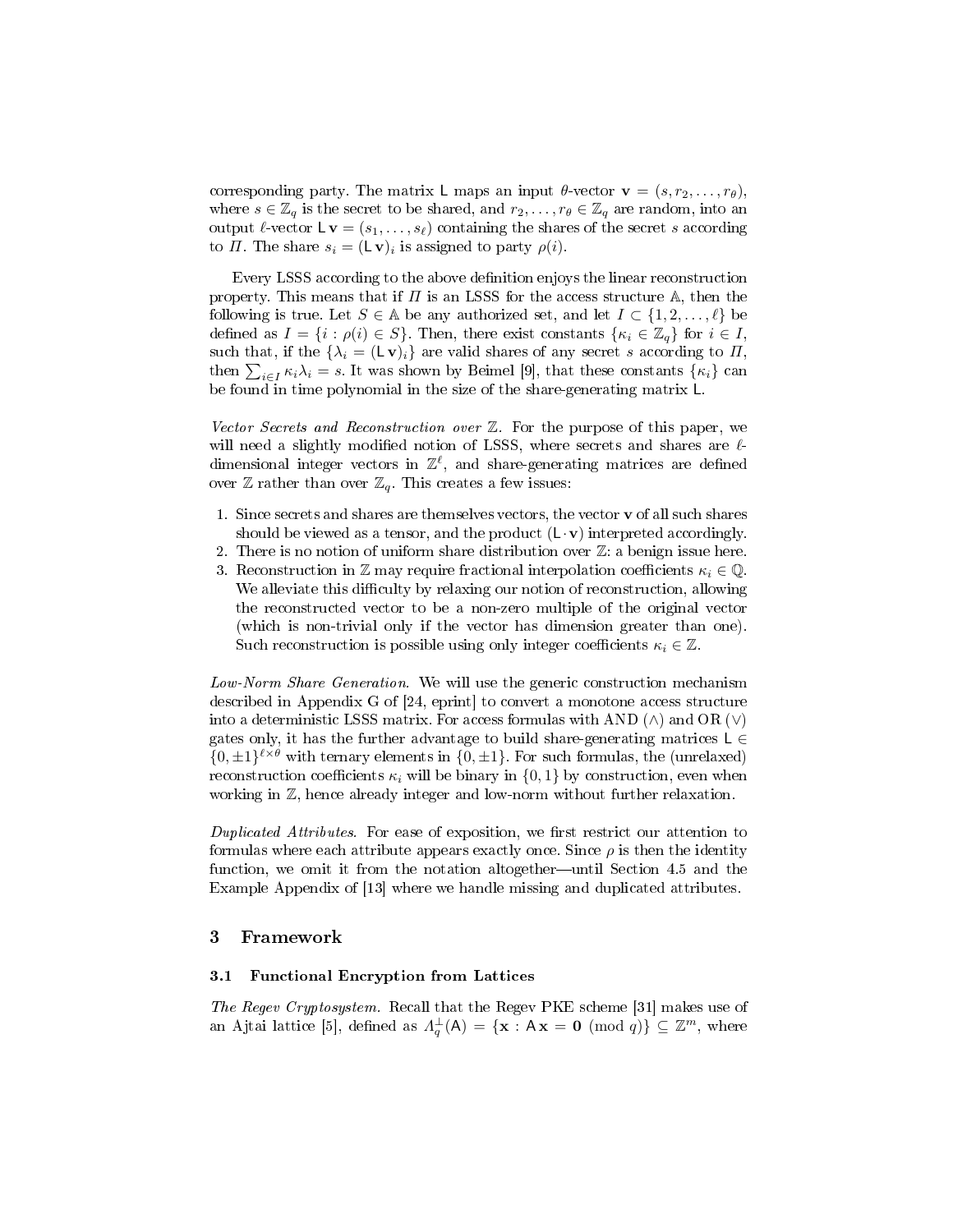$q \in \mathbb{Z}^+$  and  $A \in \mathbb{Z}_q^{n \times m}$  together specify the lattice (though not necessarily in a unique way). In Regev's PKE scheme, one assumes q fixed and  $m > n \log q$ . The private key is a vector  $\mathbf{d} \in \mathbb{Z}^m$  with low euclidean norm  $\|\mathbf{d}\| \ll q\sqrt{m}$ . The public key is a pair  $(A, u)$  such that  $Ad = u \pmod{q}$ . To encrypt a bit  $m \in \{0, 1\}$ , one selects a random ephemeral vector  $\mathbf{s} \in \mathbb{Z}_q^n$ , and output a pair  $(c_0, \mathbf{c}_1)$ , where  $c_0 = s^{\top} u + \lfloor 4/2 \rfloor m + \nu_0$  and  $c_1 = s^{\top} A + \nu_1$ , and where the additive terms  $\nu_0$ and  $\nu_1$  are low-norm independent discrete gaussian noise terms. To decrypt, the private-key holder computes the difference  $\Delta = c_0 - c_1 d$  in  $\mathbb{Z}_q$ , and interprets it as " $m = 1$ " if (the smallest non-negative representative of the coset)  $\Delta$  lies in  $\{|q/4|, |3 q/4|\},$  and as " $m = 0$ " otherwise.

Preimage Sampling. The Regev system has served as a starting point for many expressive" functional generalizations of public-key cryptography. The key turning point in this generalization has been the development, in  $[21]$ , of a "preimage" sampling" technique that, given  $A$  and  $u$ , allow one to obtain a preimage  $d$  such that  $Ad = u \pmod{q}$  and such that d has the same conditional distribution given  $\bf{u}$  as if it had been sampled first and its image computed from it. What makes the preimage-sampling approach cryptographically interesting, is that in order to sample a preimage of good quality (where the "quality" of a sample is an inverse measure of its norm), it is (conjectured) necessary to possess a good quality or low-norm basis B for the lattice  $\Lambda_q^{\perp}(\mathsf{A})$ . Furthermore, Ajtai's original result [5] does give us an efficient way to co-generate both a uniformly random matrix A and an associated short basis B for the lattice it induces; whereas it is a conjectured hard problem to find even a single short vector "after the fact" for a given random A. Together, these methods provide an effective way to obtain provably secure trapdoors from lattice hardness assumptions, that have been used in interesting ways to construct increasingly "expressive" functional cryptosystems: IBE  $[21, 1]$ , HIBE  $[15, 2]$ , IPE  $[4]$ , FuzzyIBE  $[3]$ , and now ABE.

More Expressive Predicates. The combination of the lattice/basis co-generation algorithm of [5], the basic public-key framework of [31], and the preimage sampling approach of [21], has led to the invention of several functional encryption schemes for various classes of functions, starting with the identity-based encryption scheme in the original paper [21]. A handful of other functional encryption schemes from lattices were later devised, including IBE in the standard model [15, 1], hierarchical IBE [15, 2], inner-product encryption [4], and fuzzy IBE [3]. At a high level, all of those schemes find their roots in the Regev PKE system, which they generalize in various ways following a common principle. The common principle is to extend Regev so that either or both the matrix A and/or the syndrome u depend on the functional decryption criterion, rather than being constant. In IBE, the decryption criterion is a match of identities, so we let A and/or u be function of the identity. In IPE and FuzzyIBE, the decryption criterion is an inner product equality or a threshold of equalities, obtained by splitting **A** and/or  ${\bf u}$  into multiple shares  ${\sf A}_i$  and/or  ${\bf u}_i,$  each of which depending on one of the attributes of the decryption predicate.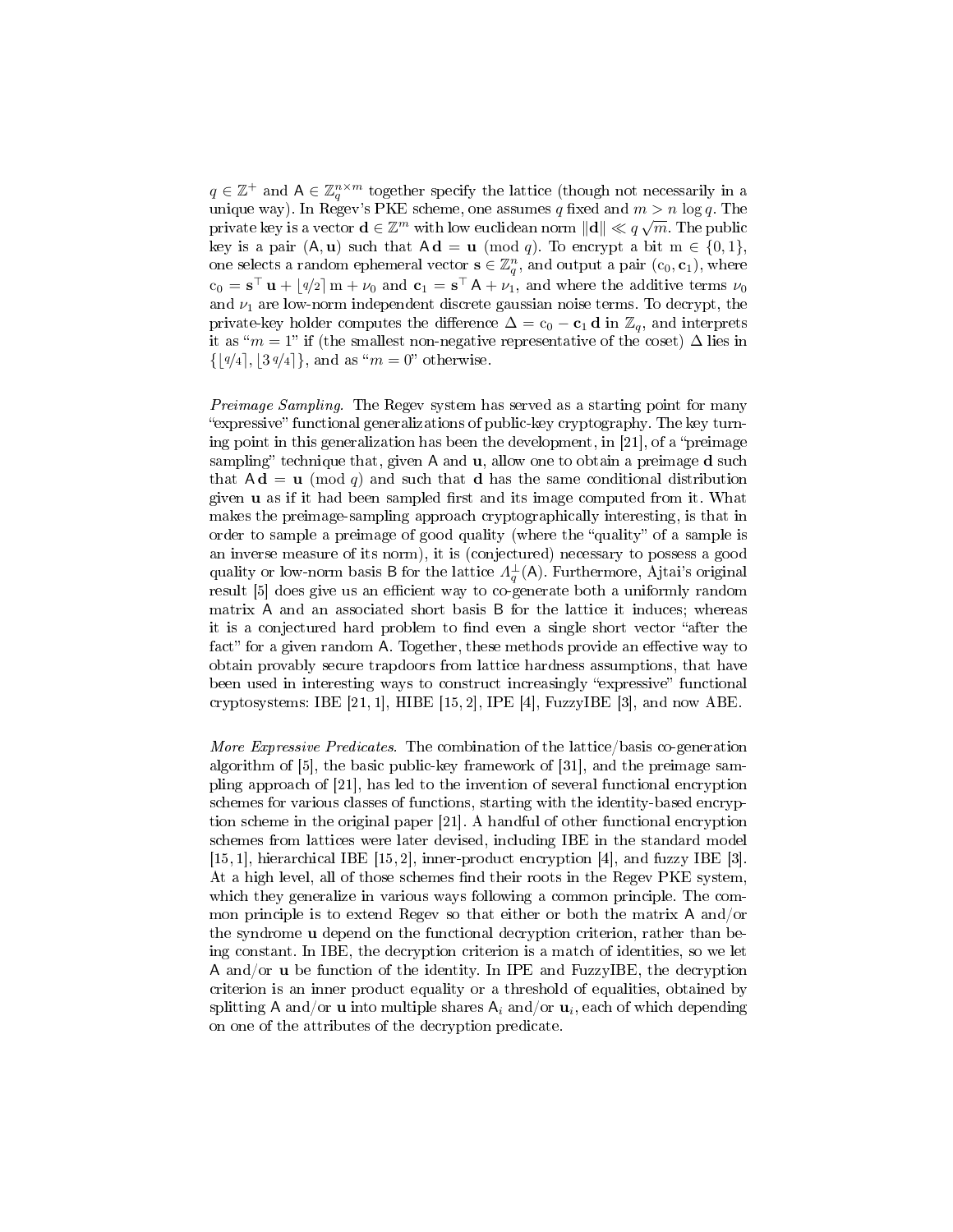#### 3.2 Complex Policies and Non-Uniformity

In our quest to understand what differentiates successes from failures in earlier lattice-based FE construction attempts, we are drawn to observe the emergence of a pattern that we shall attempt to characterize informally (based on inductive rather than deductive reasoning).

Uniform Policies. The "successes" share a crucial simplifying characteristic: all attributes taken as formal arguments in the decryption policy are of equal importance; they play symmetrical roles.

- $-$  IBE and HIBE use trivial examples of uniform policies, because the decryption predicate is a mere equality test that treats a full identity string as a single atomic input (of variable length in the case of HIBE), comparing that of the ciphertext with that of the private key.
- IPE uses uniform policies, because none of the multiple attributes taken as inputs to the decryption predicate, plays a different role or is more important than the others. Indeed, the predicate is of the form,  $\mathscr{C}(\mathbf{k}, \mathbf{c}) = 0 \pmod{q}$ ?" (where k and c are the key's and the ciphertext's attribute vectors). Now let us consider a permutation  $\pi$ . If we apply it to the components of **k** and also to the components of **c**, one obtains the new predicate,  $\langle \pi(\mathbf{k}), \pi(\mathbf{c}) \rangle = 0$ (mod  $q$ ) ?", which is in fact unchanged and evaluates to the same value.
- FuzzyIBE uses uniform policies by same reasoning. The only difference is that here the predicate is a  $\theta$ -out-of- $\ell$  threshold equality test between key and ciphertext attributes.

Non-Uniform Policies. To contrast, consider the following basic ABE decryption predicate: " $(A_k = A_c) \vee ((B_k = B_c) \wedge (C_k = C_c))$ ?" It falls within the scope of the ABE model; yet it is non-uniform since the atomic clause that takes attribute A as input,  $(A_k = A_c)$ , can by itself truthify the entire predicate, whereas neither the clause in  $B$  nor in  $C$  can do the same. The attributes are not symmetrical, since  $A$  carries more weight than either  $B$  or  $C$ . Per our earlier criterion, some permutations  $\pi$  of the attributes would not leave the predicate invariant.

Leakage from Non-Uniformity. The authors of  $[3]$  observe that the difficulty with extending existing lattice techniques into ABE stems from the conjunction of two risk factors: the necessity to prevent short-vector private keys from spilling a full basis; and the propensity of keys with asymmetrical components to do just that.

To be sure, there are examples of earlier "FE successes" that allow full-bases to be used as keys: all the HIBE schemes [15, 1, 2] fall in that category, since full bases are needed for key delegation. However, we contend that passing out full bases is not damaging in this case, because HIBE policies are trivially uniform, involving only a single attribute, so that either there is a full match or there is no match at all—no need to finesse the power of the decryption key in any way.

The other past "FE success" with multi-vector keys is the FuzzyIBE from [3]. There, a private key is a Regev key randomly secret-shared into a number of vectors function of the threshold—definitely not a full basis which would give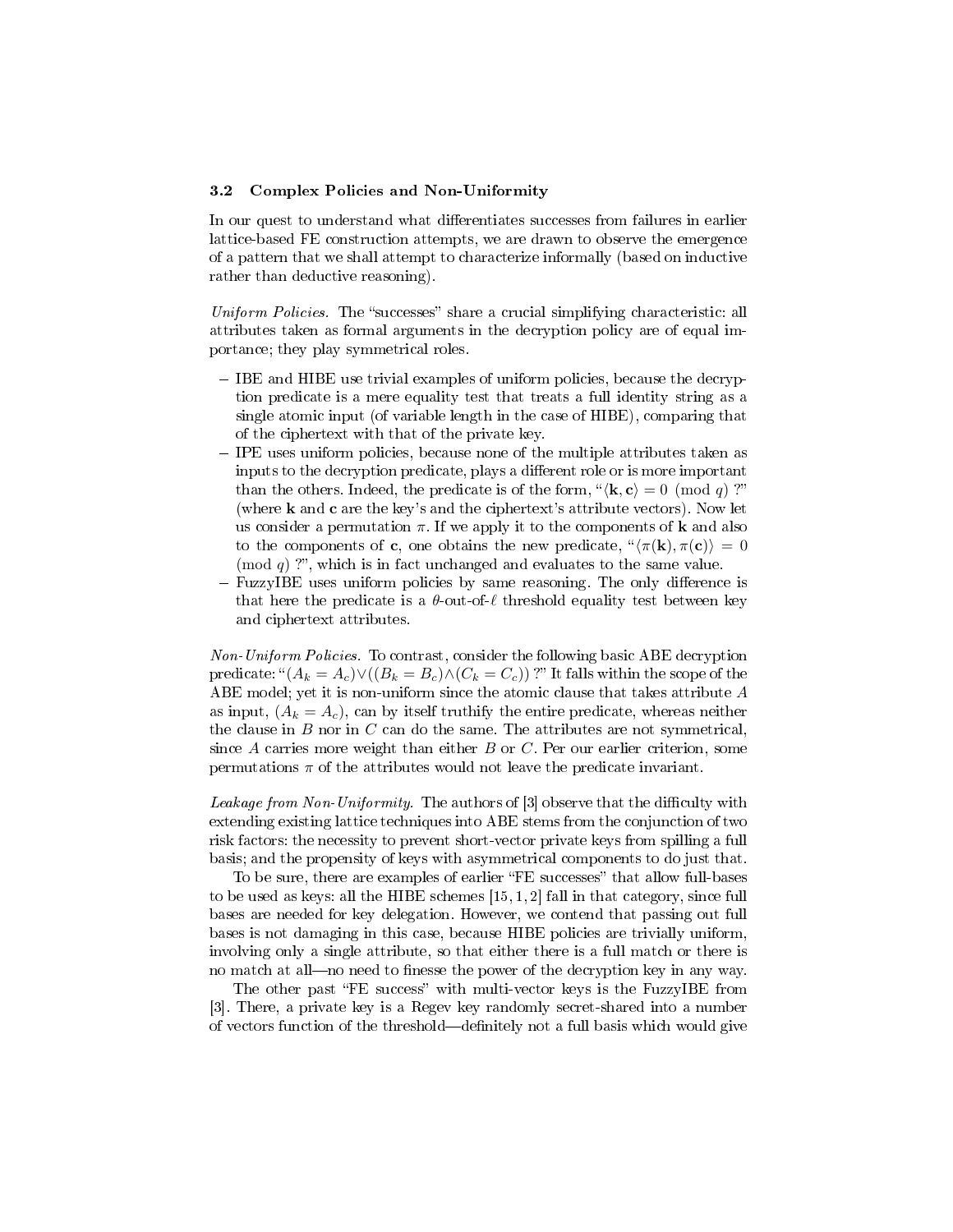too much power. Such sharing finesse led to an attack when one attempted to extend the scheme to ABE with non-uniform policies, because of dicrepancies in the relative importance of the private key components. E.g., a key for  $A\vee(B\wedge C)$ would be "heavier" at attribute  $A$ . In this situation, an adversary could, by making multiple key queries for related but distinct policies, obtain a collection of short vectors whose "heavy" coordinates together leak enough information to allow the adversary to reconstitute a "rogue" (sub-)basis. The uneven weight of the coordinates made it difficult to randomize the keys to prevent the "heavy" coordinates from leaking, without necessarily drowning the "light" coordinates in noise and render them useless.

## 3.3 Robust Embedding of Policies

Instead of trying to prevent the reconstitution of rogue bases from private-key vectors (which was the direction of future research envisioned in [3]), we shall make our private keys into full bases outright—albeit, bases of ephemeral random lattices that vary with every invocation of key extraction.

Ephemeral Lattices. Making keys from constantly changing, ephemeral lattices seems great for security—but how can such keys be useful for decryption in a Regev-like system, if the lattices used for encryption and key extraction are different? In a nutshell, the ephemeral lattices (or, rather, the Ajtai matrices defining them) will have a known structure, featuring both deterministic and randomized subcomponents. The ephemeral lattice is rather high-dimensional and its structure will encode the private-key policy attributes. The structure will allow the recipient to transform this "useless" random-lattice basis, into a basis for any target lattice, typically of a lower dimension, that belongs in a certain authorized set that corresponds to the policy encoded into the initial structure. Thus, if a private key is valid for a given ciphertext, meaning that the attributes of one satisfy the policy of the other, then the recipient is able to transform it into a basis for the lattice used in the ciphertext construction, and from there decryption à la Regev can proceed. Conversely, if a private key is invalid for a given ciphertext, the encryption lattice will be outside the authorized set, and the private key will be useless to derive a (short) basis for that lattice.

Basis Splicing. We refer as basis splicing the internal operations that let the recipient transform the given high-dimensional ephemeral-lattice basis, into a basis for any desired lower-dimensional lattice in the authorized set. In the case of ABE, the structure embedded in the ephemeral lattice will be obtained from an LSSS, and the basis splicing operations will amount to taking linear combinations of the basis vectors. Certain linear combinations will cause all the blinding randomness to vanish, transforming the initial unknown ephemeral lattice into a smaller known target lattice in the authorized set.

Security versus Functionality. At an intuitive level, the security benefits that we derive from our approach are twofold: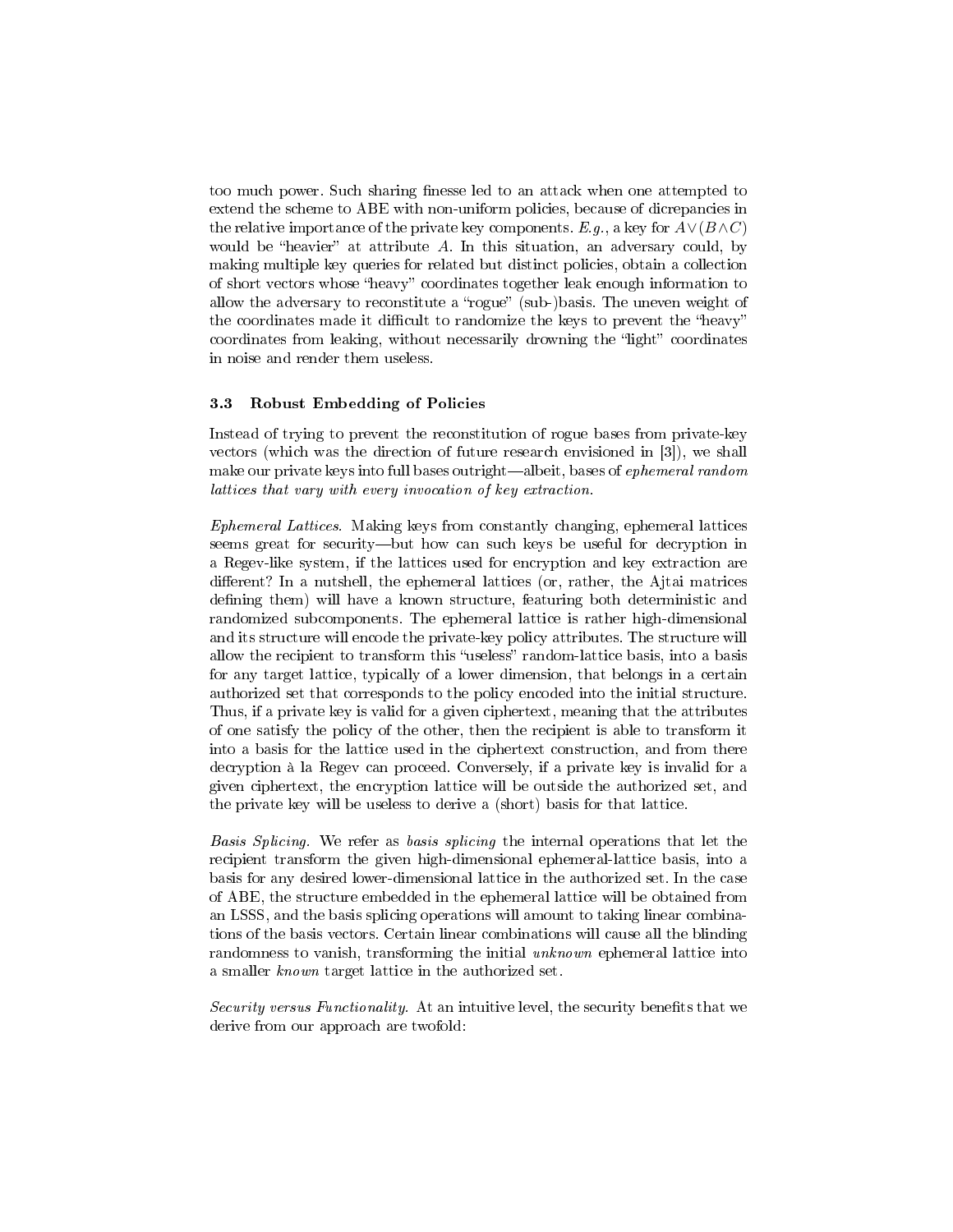- $P$  Private keys as full bases are more robust than single vectors. In a system where private keys are mere vectors, there is an incentive to obtain more than one such vector, in a bid to reconctruct a rogue basis. If the key is a full basis, there is nothing to be gained in trying to obtain another, which can be generated from the first.
- $-$  Ephemeral lattices make a very potent blinding and firewalling mechanism. This is perhaps the most important aspect of the framework we propose: since the key-extraction mechanism involves an independently rerandomized lattice that changes upon each invocation, the private keys are in a very strong sense firewalled from one another and from the master secret.

These two properties should intuitively make it easy to construct a secure system, which should translate into easy-to-construct reductionist simulations.

## 4 Scheme

#### 4.1 Intuition

Setup. The system setup is very straightforward. To each (binary) attribute Attrib<sub>i</sub> named in the system, is associated a random Ajtai matrix  $A_i$  and a matching trapdoor  $B_i$  such that  $A_i B_i = 0$  for small  $\|B_i\|$ . The matrices  $A_i$  form the global public key. The trapdoors  $B_i$  form the keying authority's master key.

In KP-ABE, ciphertexts are created for sets of (binary) attributes, while private keys embed the decryption policies. To make it possible to encrypt for a set of attributes, a natural idea is, for each (binary) attribute in the system, to create an Ajtai matrix  $A_i$  and an associated trapdoor  $\mathsf{T}_i$ . The matrices  $\mathsf{A}_i$  will form the public key; the trapdoors  $\mathsf{T}_i$  form the master key.

*Encryption.* To encrypt for an attribute set  $\{Attribute\}$ , one creates a matrix F by concatenating the public matrices  $A_i$  designated by the Attrib<sub>i</sub>, filling the gaps with the zero matrix 0; one then uses  $F$  as an "encryption matrix" à la Regev. <sup>2</sup>

Key Extraction. To create a private key for a given decryption policy represented as an LSSS, the key-extraction authority starts by constructing a (highdimensional) ephemeral matrix  $M = [M_{\text{diag}}|M_{\text{loss}}]$ , where  $M_{\text{diag}}$  is a block-diagonal assembly of all the  $\mathsf{A}_i$ , and  $\mathsf{M}_{\text{loss}}$  is a tensor product of the LSSS matrix and a secret ephemeral randomization matrix. Using its knowledge of the master-key bases  $\mathsf{B}_i$ , the authority creates a short basis W for the lattice  $\varLambda_q^\perp(\mathsf{M}),$  randomizes it into a structure-less short basis K, and returns K as the private key. Notice that the basis K is that of a fresh random lattice whose dening Ajtai matrix M is not even revealed to the recipient.

<sup>&</sup>lt;sup>2</sup> A Regev ciphertext (c<sub>0</sub>, **c**<sub>1</sub>) is created in reference to an Ajtai lattice  $\Lambda_q^{\perp}(\mathsf{F})$  defined by a known matrix F. We call the matrix F, the Regev encryption matrix. (It is usually denoted A but we use F to emphasize that it is a function of the encryption attributes; we reserve the notation  $A_i$  for the constant matrices in the public key.)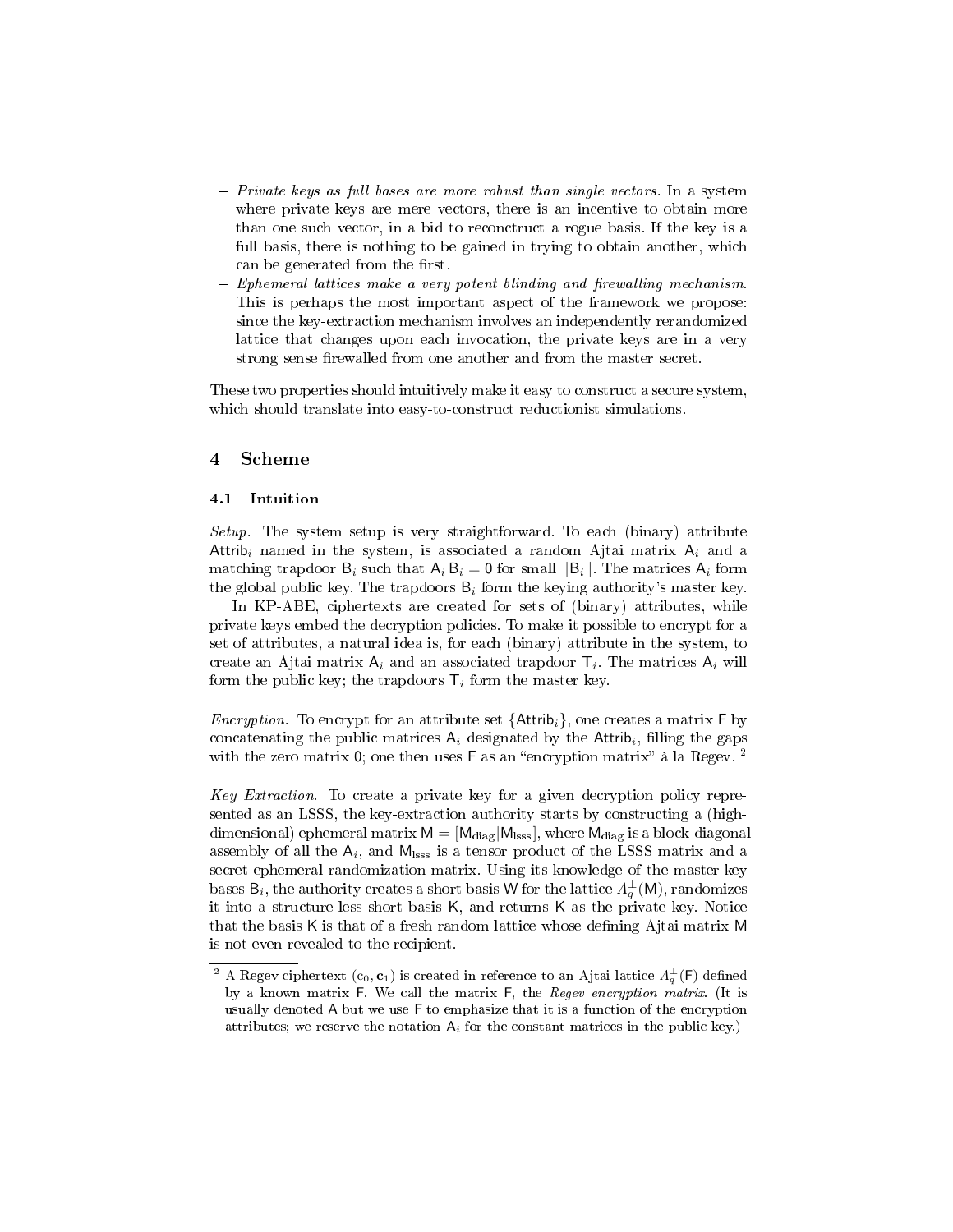Decryption. Given a Regev ciphertext created from some encryption matrix F. the first step is to transform the private key  $K$  into a basis  $T$  for the lattice  $\Lambda_q^{\perp}(\mathsf{F})$ , using the basis-splicing technique.

The transformation requires the encryption matrix  $F$  to lie in the "span" of the (undisclosed!) ephemeral matrix  $M$ , *i.e.*, that there be a linear combination of the rows of M that yields  $M \hookrightarrow [F[0]$ . By the structure of  $M = [M_{diag}|M_{loss}]$ , it follows that the *i*-th block-column of F is a multiple of the *i*-th block of  $M_{\text{diag}}$ , or, in other words, that F is the concatenation of  $g_i A_i$  with computable coefficients  $\mathrm{g}_i$ . Though K was orthogonal to M, it is not orthogonal to [F|0]. We can obtain orthogonality to  $[F|0]$  by multiplying each row of K by an integer coefficient  $\bar{g}_i \propto 1/g_i \pmod{q}$  inversely proportional modulo q to the coefficient  $g_i$  of the corresponding column of  $[F|0]$  (taking  $\bar{g}_i = 0$  when corresponding to the columns of 0 or those of F associated with a coefficient  $g_i = 0$ .

The basis K thus transformed is a matrix  $[T^\top|0^\top]^\top$  where T has full rank and is orthogonal to F. The final observation is to take  $\bar{g}_i = (\prod_{j:g_j \neq 0} g_j)/g_i$ . Because those  $\bar{g}_i$  are already in Z, no modular reduction is necessary to ensure that  $\bar{g}_i \propto 1/g_i \pmod{q}$ . Hence the norm  $\Vert T \Vert$  remains small when the  $g_i$  are binary or small enough. This makes of T a low-norm full-rank set, convertible into a basis suitable as a trapdoor for sampling low-norm vectors in  $\Lambda_q^{\perp}(\mathsf{F}).$ 

We see that, by properly constructing M, it is possible for the recipient to know how its trapdoor K can be transformed into the desired trapdoor T, even though M itself is not revealed. Once the trapdoor T is obtained, it can be used to decrypt the ciphertext, e.g., by finding a short preimage  $d$  of the encryption syndrome **u**, *i.e.*, such that  $F d = u \pmod{q}$ , and applying Regev.<sup>3</sup>

Issues. For this approach to work, it is necessary that the norm of the reconstructed trapdoor T be small in order to apply Regev. The only operation that can cause the norm of T to grow out of hand, is the LSSS-based derivation of T from K. In general, for circuits containing "proper" threshold gates—not just ∧ nor ∨—with large fan-in, the coefficients  $g_i$  can become exponentially large, which would overwhelm the noise tolerance of the Regev decryption scheme unless the modulus  $q$  is itself chosen to be exponentially large.

The first good news is that, even in the pessimal case, the issue of the LSSS coefficients is somewhat mitigated by the fact that we only perform LSSS reconstruction "half-way", eschewing full-fledged Lagrange interpolation. Indeed, the worst way in which LSSS coefficients intervene in  $\textsf{T}$  is through simple products  $\prod_j {\rm g}_j$ —and not as ratios of products that would further require denominator elimination as, say, in the Fuzzy IBE of [3]. Intuitively, the reason why we do not need to account for-and then eliminate-the common denominator in LSSS reconstruction, is because what needs to be reconstructed is not the secret decryption itself (such as a short pre image or basis), but merely a multiple of the (public) encryption matrix F; only a multiple is needed because F induces the same Ajtai lattice as all its multiples relatively prime to  $q$ .

 $3$  Because the private key is a full basis, it allows the recipient to find a preimage for any syndrome; hence the encryption syndrome u may change with each ciphertext.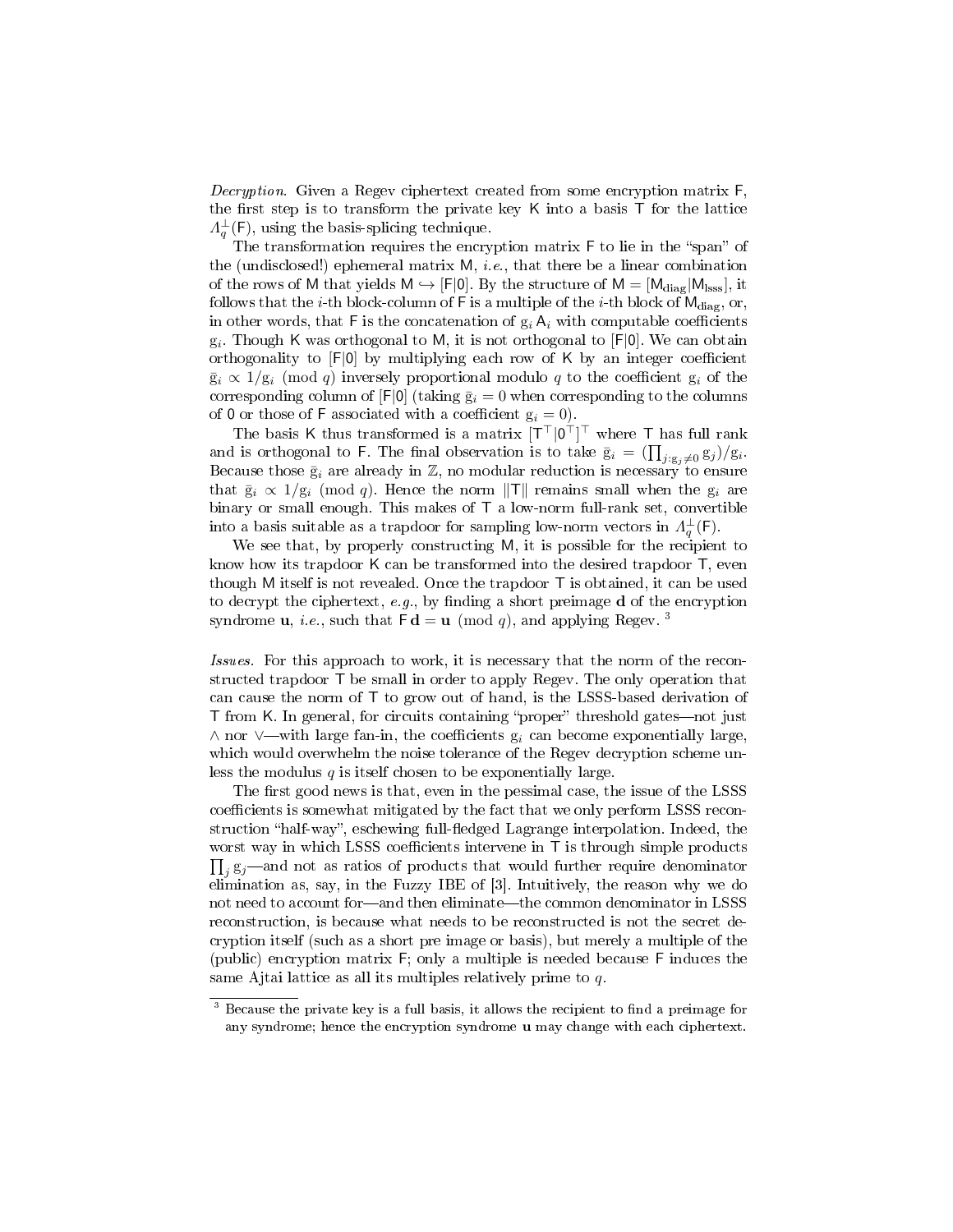The second and main good news is that, as long as the only gates present are  $\wedge$  and  $\vee$ , regardless of their size or circuit complexity, the coefficients  $g_i$  can be made binary  $\in \{0, 1\}$ , thereby ensuring that  $\|\mathsf{T}\| \leq \|\mathsf{K}\|$ . This restriction is not as severe as it looks, as it should be emphasized that circuits of ∧ and ∨ gates already capture most cases of practical interest for (monotone) access policies. Until now, it was not known how to realize ABE involving even the simplest non-uniform policies, e.g., involving only one  $\wedge$  and one  $\vee$  gate.

#### 4.2 Construction

We assume the existence of the following PPT algorithms for certain lattice sampling operations. See the Appendix in [13] for some background, and the rapidly evolving literature for the fastest and tightest instantiations, e.g., [18].

 $-$  TrapGen for co-sampling a uniform Ajtai lattice and a short basis for it [5, 6];

 $-$  Sample Gaussian for discrete Gaussian sampling a point on a given Ajtai lattice;

- SamplePreimage for sampling a preimage of a given Ajtai syndrome, with a discrete Gaussian conditional density [21, 8].

 $\overline{E}$  ExtendRight for extending a trapdoor of an Ajtai matrix A into a trapdoor of any Ajtai matrix of the form  $[A|Z]$ , as long as A has full rank  $[15, 1]$ .

#### Remark. (Black-Box Sampling and Algorithm Parameters)

In the scheme description, we view all of the above sampling algorithms as (commodity, interchangeable) black boxes, without concern for their precise parameter requirements. For now, it suffices to know that the available sampling algorithms are both sufficiently fast and sufficiently tight, to make the entire system security reducible from the learning-with-error (LWE) hardness assumption with polynomially bounded parameters, so that is can in turn be further (quantumly [31], or for large moduli classically [28]) reduced from worst-case lattice assumptions.

The KP-ABE scheme consists of four algorithms specified as follows.

## kpABE.Setup( $1^{\lambda}, 1^{\ell}$ ): Given a security parameter  $\lambda$ , and an attribute bound  $\ell$ :

- 1. Select a security dimension  $n > \Omega(\lambda)$  and a base lattice dimension  $m >$ 2*n* log q, together with a prime modulus  $q > 2$ . (See the Appendix for the constraints on q in function of the desired tightness  $\alpha$  of LWE—the larger the modulus, the weaker the assumption.)
- 2. Use algorithm  $\mathsf{TrapGen}(1^{\lambda})$  to select, for each  $i \in [\ell]$ , a uniformly random  $n \times m$ -matrix  $A_i \in \mathbb{Z}_q^{n \times m}$  with a full-rank m-vector set  $B_i \subseteq A_q^{\perp}(A_i)$  that satisfies a low-norm condition.
- 3. Select a uniformly random  $n \times m$ -matrix  $A_0 \in \mathbb{Z}_q^{n \times m}$ .
- 4. Select a uniform random *n*-vector  $\mathbf{u} \in \mathbb{Z}_q^n$ .
- 5. Output the public key and master key,

$$
\mathsf{Pub} \;=\; \Big(\;\{\mathsf{A}_i\}_{i\in [\ell]},\ \mathsf{A}_0,\ \mathbf{u}\;\Big) \qquad;\qquad \mathsf{Msk}\;=\; \Big(\;\{\mathsf{B}_i\}_{i\in [\ell]}\;\Big)
$$

kpABE.Extract(Pub, Msk, Policy): On input a public key denoted Pub, a master key denoted Msk, and an access structure denoted Policy, do: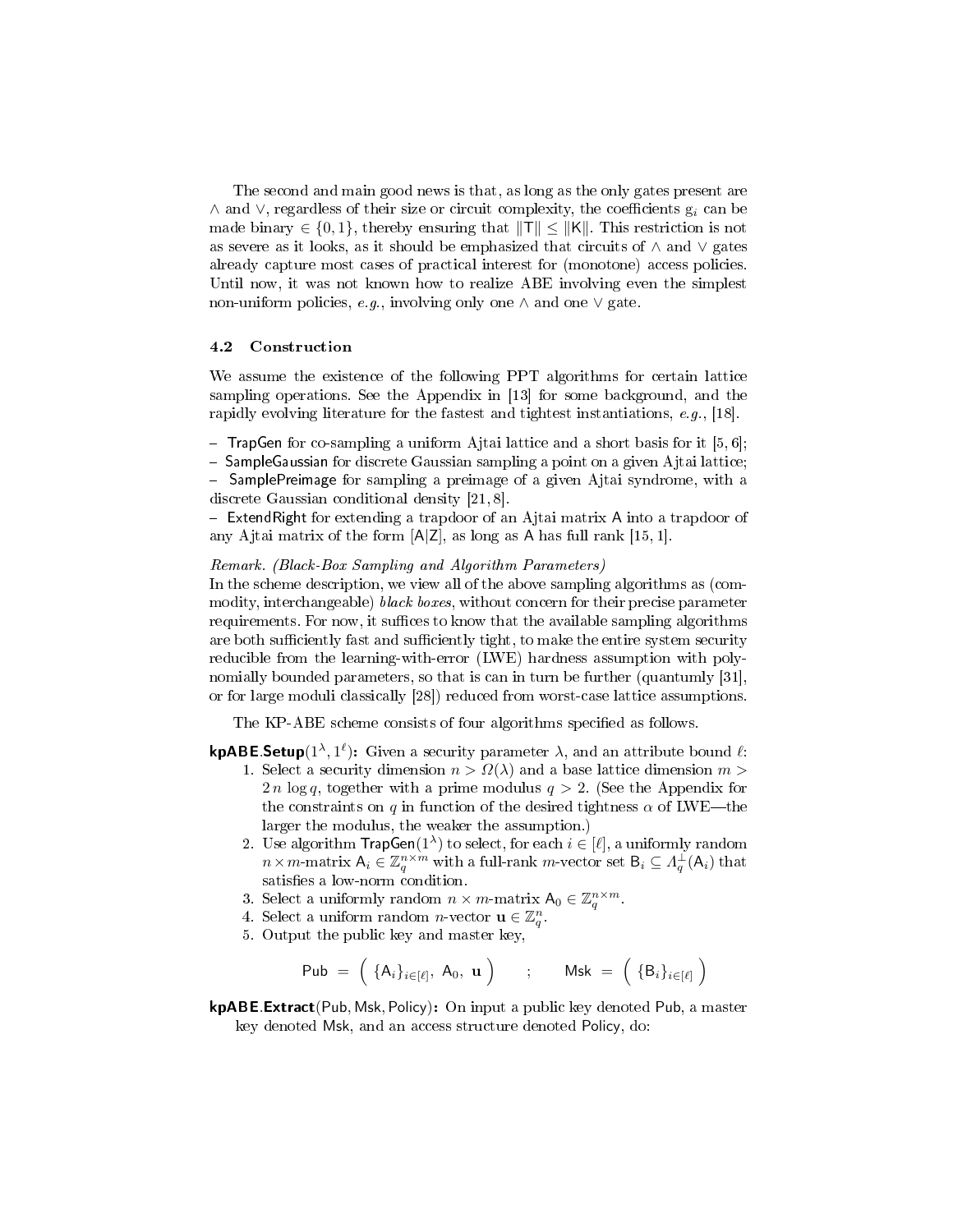- 1. Convert Policy into a (low-norm, and preferably deterministic) Linear Span Program matrix  $L \in \mathbb{Z}^{\ell \times (1+\theta)}$ , assigning the *i*-th row of L to the binary attribute of index  $i \in [\ell]$ . The columns  $j \in [0, \ell]$  are numbered from 0 to  $\theta$ , with  $\theta \leq \ell$  being a function of Policy. The linear encoding rule we adopt for L is that, for a binary attribute list represented as Attrib  $\in \{0,1\}^{\ell}$  or Attrib  $\subseteq [\ell]$ , the (monotone) access policy is satisfied iff the rows of  $L$  selected by Attrib contain in their span the row-vector  $[1, 0, \ldots, 0] \in \mathbb{Z}^{1+\theta}.$
- 2. Select  $\theta$  ephemeral uniform random  $n \times m$ -matrices  $\mathsf{Z}_j \in \mathbb{Z}_q^{n \times m}$  for  $j \in [\theta]$ .
- 3. Construct a "virtual encryption matrix"  $M \in \mathbb{Z}_q^{\ell n \times (\ell+1+\tilde{\theta}) m}$ , consisting of  $\ell \times (\ell+1+\theta)$  blocks of  $n \times m$ -"sub-matrices", by translating the sharing matrix  $\mathsf{L} = (l_{i,j})_{i \in [\ell], j \in [1+\theta]}$  as follows,



 $\overline{\phantom{a}}$ From Pub  $\mid$ Secret, random, ephemerals

Each row of L maps to a particular attribute according to the map  $\rho$  associated with the secret-sharing scheme. In this section, we are assuming for simplicity that each attribute (of index  $\#i$ ) appears exactly once (on the *i*-th row), making  $\rho$  the identity function. This restriction is lifted in Section 4.5, to handle missing and duplicated attributes.

4. Build a "structureless" random trapdoor K for  $\Lambda_q^{\perp}(M)$ , thus satisfying  $M \cdot K = 0 \pmod{q}$ . This can be done using ExtendRight, based on the fact that  $M = [M_{trapdoor}|M_{extension}]$ , where  $M_{trapdoor} = Diag(A_1, \ldots, A_\ell)$ has full rank and a trivial trapdoor  $Diag(\mathsf{B}_1, \ldots, \mathsf{B}_\ell)$ .

Unless ExtendRight is already guaranteed to produce an extended basis W whose vectors are idenpendently and identically distributed, it is necessary to rerandomize it to achieve this condition. Let K be the resulting "structureless" trapdoor for M.

5. A redundant form of the policy-based private key may be output, as,

$$
\mathsf{Key}~=~\Big(~\mathsf{K},~\mathsf{L}~\Big)
$$

However, two optimizations can be made:

- (a) If the sharing matrix L is deterministic in Policy, it may be omitted.
- (b) It is not necessary to transmit all of K since the decryptor will only ever need the upper-left quadrant of dimension  $(\ell + 1)$   $m \times (\ell + 1)$  m. which we denote by  $\mathsf{K}' \in \mathbb{Z}^{(\ell+1) m \times (\ell+1) m}$ .

Hence, the private key for Policy may be given in compressed form, as,

$$
\mathsf{Key}~=~\boxed{\mathsf{K}'}
$$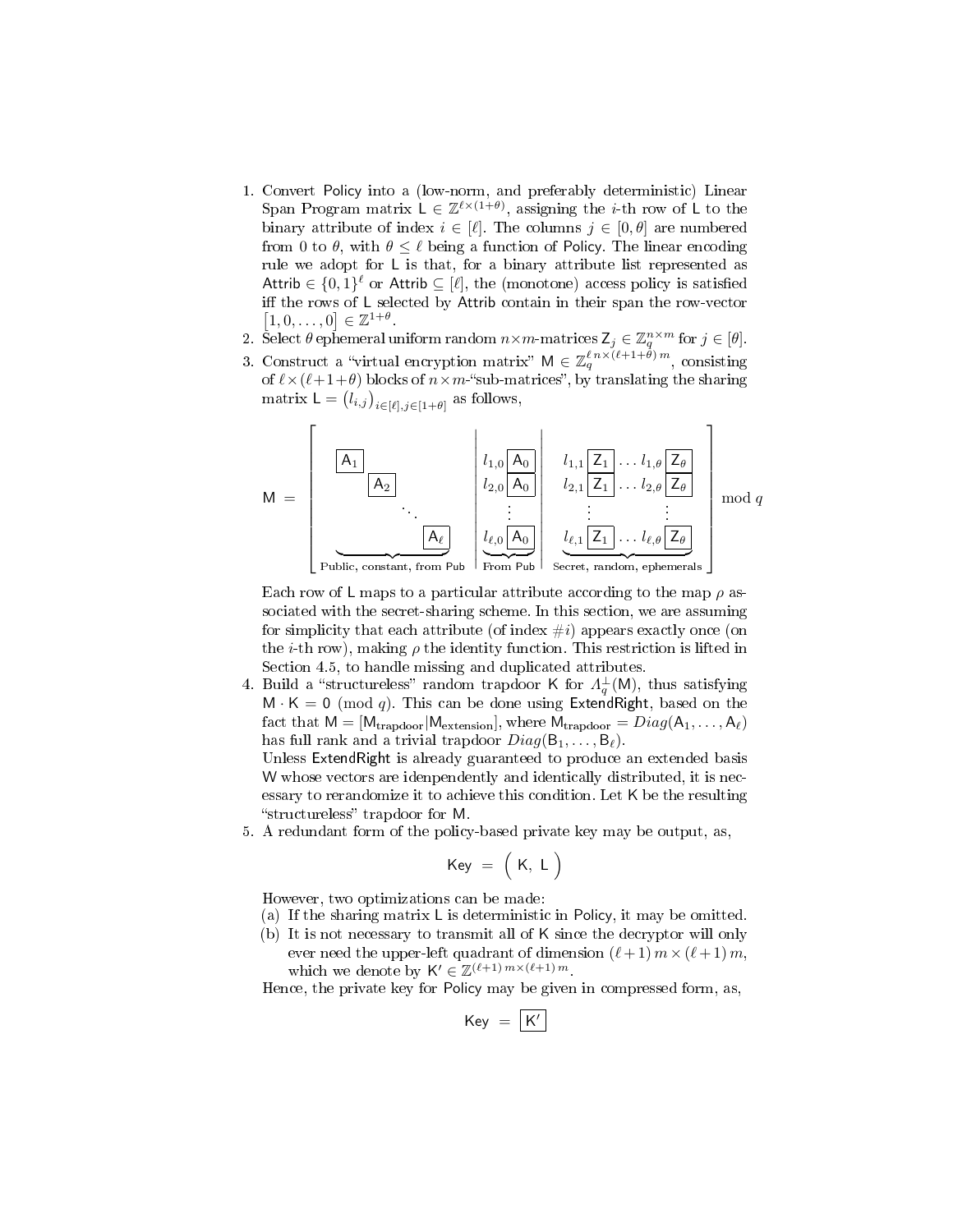- kpABE.Encrypt(Pub, Attrib, Msg): On input a public key Pub, an attribute list Attrib  $\subseteq$  [ $\ell$ ], and a message bit Msg  $\in$  {0, 1}, do:
	- 1. Assemble an "encryption matrix"  $\mathsf{F} \in \mathbb{Z}_q^{n \times (\ell+1)m}$ , obtained as the concatenation of, for each  $i \in [\ell],$  either  $A_i$  if  $i \in$  Attrib, or 0 if  $i \notin$  Attrib, and  $A_0$ , as follows,

$$
F \; = \; \left[\begin{array}{c|c} \vphantom{\Big|}\mathsf{F}_1 \; \dot{=}\; \\ \hline \begin{array}{c} \hline \mathsf{A}_1 \\ \hline \mathsf{or}\; 0 \end{array}\right] \cdots \begin{array}{c} \mathsf{F}_\ell \; \dot{=}\; \\ \hline \begin{array}{c} \hline \mathsf{A}_\ell \\ \hline \mathsf{or}\; 0 \end{array}\right] \; \overline{\left[\begin{array}{c} \mathsf{A}_0 \end{array}\right]} \end{array}\right]
$$

- 2. Select a uniform random *n*-vector  $\mathbf{s} \in \mathbb{Z}_q^n$ .
- 3. Select a low-norm Gaussian noise scalar  $\nu_0 \in \mathbb{Z}$  according to some parametric distribution  $\Psi_{\alpha}$  (see Appendix), and compute the scalar,

$$
c_0 = (\mathbf{s}^\top \cdot \mathbf{u} + \nu_0 + \lfloor \frac{q}{2} \rfloor \cdot \mathsf{Msg} \cdot \mathsf{mod} \; q
$$

4. Select a low-norm Gaussian noise vector  $\nu_1 \in \mathbb{Z}^{(\ell+1) m}$  whose components are identically and independently distributed from  $\Psi_{\alpha}$ , and compute the vector,

$$
\mathbf{c}_1 = (\mathbf{s}^\top \cdot \mathbf{F} + \nu_1) \bmod q
$$

5. Output the ciphertext,

$$
\mathsf{Ctx}~=~\Big( \!\begin{array}{cc} c_0, & \mathbf{c}_1 \end{array} \!\Big)
$$

(It is not necessary to transmit the components of  $c_1$  that contain only added  $\nu_1$ -noise, i.e., we only need to transmit the components of  $c_1$  at coordinates where  $\mathsf{F}_i \neq 0.$ )

- kpABE.Decrypt(Pub, Key, Ctx): Given a public key Pub, a policy-based key Key (for known policy Policy), and a ciphertext Ctx (for known attributes Attrib):
	- 1. Find an as-short-as-feasible  $\ell$ -vector  $g \in \mathbb{Z}^{\ell}$  satisfying the two conditions:

$$
\mathbf{g}^{\top} \cdot \mathsf{L} = [d, 0, \dots, 0] \propto [1, 0, \dots, 0] \qquad ; \qquad \forall i \in [\ell] : (g_i = 0) \vee (i \in \mathsf{Attrib})
$$

Namely, one finds a linear combination of the rows of  $L$  that yields some small d-multiple of  $[1, 0, \ldots, 0]$  with  $d \in \mathbb{Z} \setminus \{0\}$ , using only rows corresponding to attributes in Attrib. This is possible iff Attrib satisfies Policy.

2. Notionally apply the linear combination  $g$  to the "block-rows" of M, to transform the "virtual" encryption matrix M into a "real" encryption matrix M' that matches the encryption matrix F of the given ciphertext (up to constant factors):

$$
M' = \left[ \begin{array}{c|c} g_1 \overline{A_1} & g_2 \overline{A_2} \\ \hline \text{or } 0 & \text{or } 0 \end{array} \right| \dots \left| \begin{array}{c|c} g_\ell \overline{A_\ell} & a \cdot \overline{A_0} \\ \hline \text{or } 0 & 0 \end{array} \right| d \cdot \overline{A_0} \right] \underbrace{0 \cdot Z_1 \mid \dots \mid 0 \cdot Z_\theta}_{0} \right] \bmod q
$$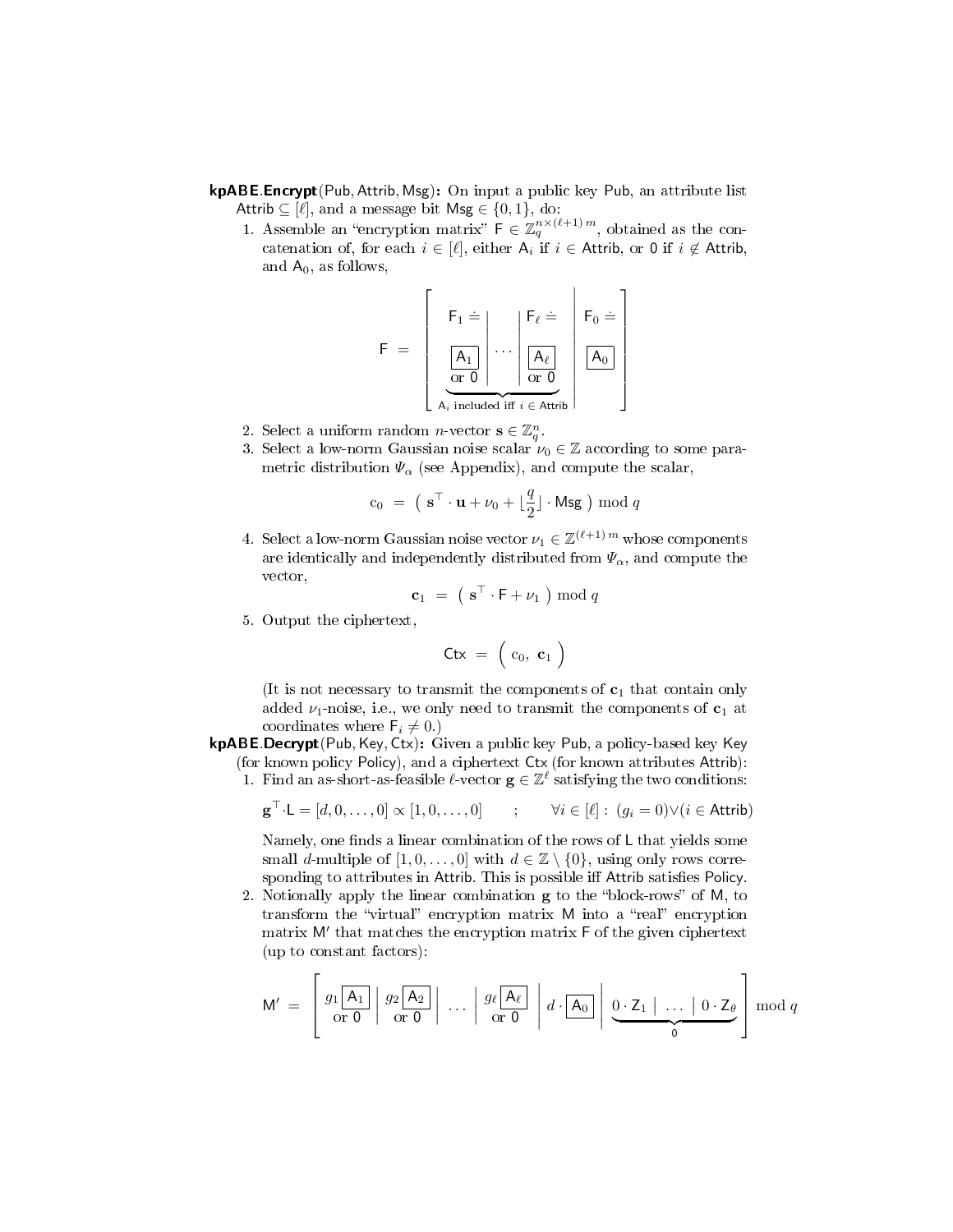This is defined, even though the decryptor does not know the  $Z_i$ , for they all cancel out.

- 3. Let  $M''$  be the matrix containing only the  $|Attrib| + 1$  non-zero "blockcolumns" of  $M'$  as shown above. Let  $K''$  be the matrix obtained by removing from  $K$  the matching rows and columns—i.e., rows and columns with the same indices as the columns removed from  $M'$ . (Dimension-wise, we obtain  $M'' \in \mathbb{Z}_q^{n \times (\vert \text{Attrib} \vert + 1) m}$  and  $K'' \in \mathbb{Z}^{(\vert \text{Attrib} \vert + 1) m \times (\vert \text{Attrib} \vert + 1) m}$ .) We have  $\mathsf{M}'\cdot\mathsf{K}=\mathsf{0}$ ; therefore  $\mathsf{M}''\cdot\mathsf{K}''=0$ , and  $\mathsf{K}''$  is a short basis of  $\Lambda_q^{\perp}(\mathsf{M}'').$
- 4. Likewise, let  $F''$  be the matrix retaining the  $|Attribute| + 1$  non-zero  $\alpha$  blockcolumns" of  $F$ ; and let  $\mathbf{c}''_1$  be the ciphertext vector from which only the matching components of  $c_1$  remain.
- 5. We now build a trapdoor for the encryption matrix F, or, rather, its reduced form  $F''$ . Let 1 be the  $m \times m$  identity matrix, and define the diagonal matrices,

$$
\mathsf{G} \;=\; \begin{bmatrix} g_1 \cdot \boxed{1} & & & \\ & \ddots & & \\ & & g_\ell \cdot \boxed{1} & \\ & & & d \cdot \boxed{1} \end{bmatrix} \hspace{0.2cm} ; \hspace{0.3cm} \mathsf{G}'' \;=\; \begin{bmatrix} \text{non-zero} \\ \text{diagonal} \\ \text{blocks} \\ \text{of } \mathsf{G} \end{bmatrix} \in \mathbb{Z}^{\frac{(|\mathrm{Artrib}|+1)\, m \times |}{(|\mathrm{Artrib}|+1)\, m}}
$$

Notice  $F'' \cdot G'' = M'' \pmod{q}$ . Since  $M'' \cdot K'' = 0 \pmod{q}$ , we have  $F'' \cdot G'' \cdot K'' = 0 \pmod{q}$ . Compute  $T'' = G'' \cdot K''$ , whose norm is bounded as  $\Vert \mathsf{T}'' \Vert \leq \Vert \mathsf{G}'' \Vert \Vert \mathsf{K}'' \Vert \leq \max\{g_i, d\} \Vert \mathsf{K} \Vert$ . The result  $\mathsf{T}''$  is our desired trapdoor for sampling short vectors in  $\Lambda_q^{\perp}(\mathsf{F}'')$ .

- 6. Using SamplePreimage with trapdoor  $T'',$  find a short solution  $f''$  of  $F''$   $\cdot$  $f'' = u \pmod{q}.$
- 7. Compute  $v = c_0 (f'')^\top \cdot c''_1 \mod q$ , and represent its coset as an integer  $v \in [-\lfloor \frac{q}{2} \rfloor, \lfloor \frac{q}{2} \rfloor].$
- 8. Output the decrypted message bit as,

$$
b = \begin{cases} 0 & \text{if } ||v|| \le \lfloor \frac{q}{4} \rfloor \\ 1 & \text{if } ||v|| \ge \lceil \frac{q}{4} \rceil \end{cases}
$$

## 4.3 Correctness

Theorem 4. For usual values of the lattice parameters in Regev-like encryption systems, the key-policy attribute-based encryption scheme of the previous section will correctly decrypt authorized ciphertexts with overwhelming probability.

Proof. To see this, suppose that the "independent" initial bases and short vectors (namely,  $B_i$ ,  $Y_i$ ,  $e_{i,j}$ ,  $d_{i,j}$ ) are sampled with a suitable Gaussian parameter  $\sigma$ , for instance using the tools from  $[21, 8]$ . Then, the norm of all "dependent" bases and vectors that are supposed to be short, will be bounded by multiples of  $\sigma$  to which certain "growth coefficients" will have applied. To bound those, we note that the only processes in the whole system that will induce "growth", are: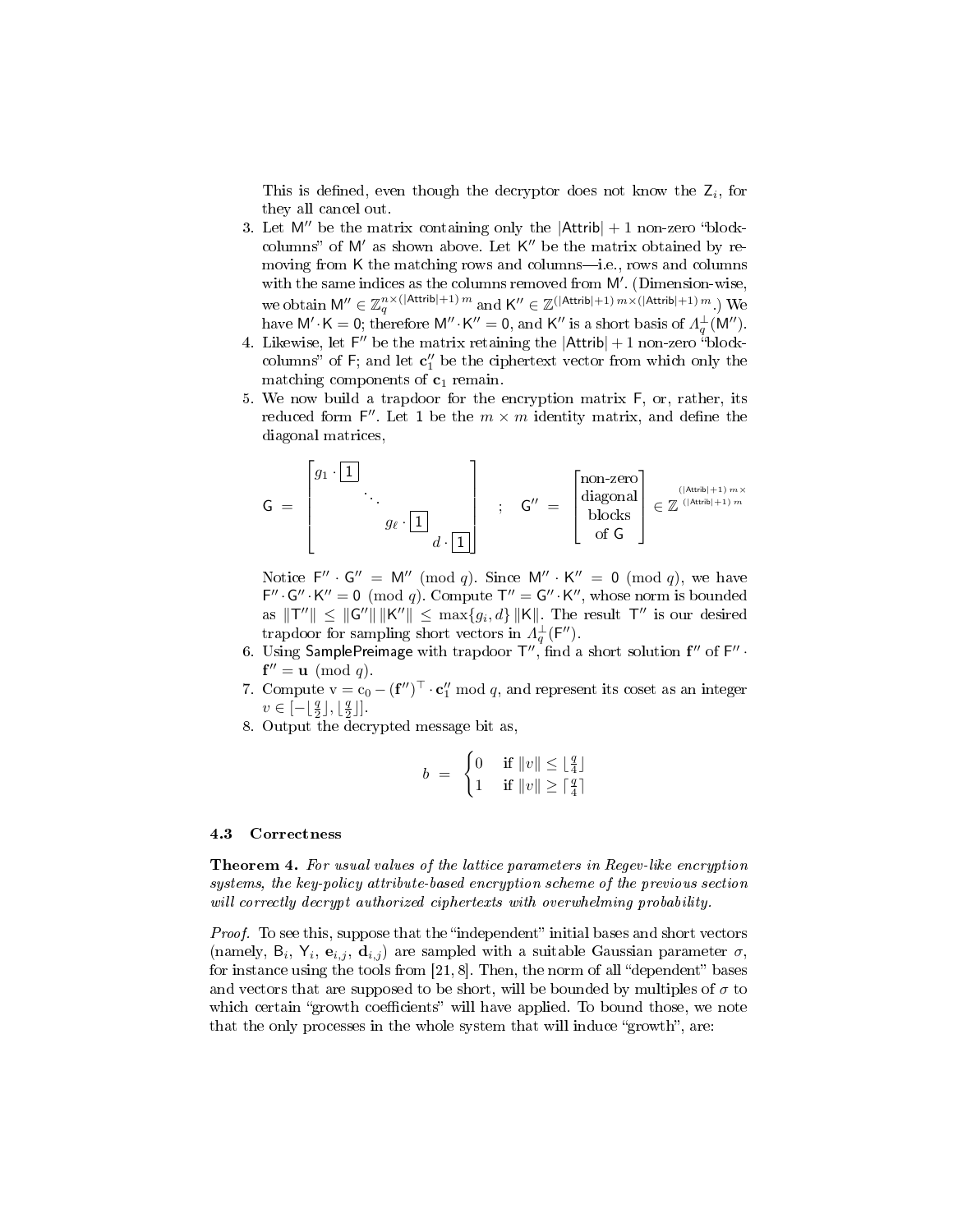- $\overline{\phantom{a}}$  in Extract: the randomized invocation of ExtendRight to obtain K, which merely multiplies the norm of the master-key trapdoors by a constant factor independent of the data;
- in Decrypt: the calculation of the trapdoor  $T''$  from  $K''$ , which as we already noted multiplies the norm of  $\mathsf{K}''$  by a factor  $\leq \max\{g_i,d\}$  that only depends on the linear-sharing reconstruction vector g, itself function of the function Policy and its inputs Attrib.

Bounding  $\max\{g_i, d\}$  for access-structure circuits with many gates can be tedious, but we note that  $\max\{g_i, d\}$  will be dominated by the presence of large threshold gates. On the contrary,  $\land$  and  $\lor$  gates are essentially harmless, as shown below.

*Claim.* For a circuit consisting only of  $\land$  and  $\lor$  gates, max $\{g_i, d\} = 1$ .

Proof. There exists a deterministic construction of a linear sharing matrix L that guarantees binary reconstruction coefficients in this case (see Preliminaries).  $\Box$ 

We defer to the full paper the exact quantification of the various norm and noise parameters. Of course, while the growing norm of supposedly short vectors can be compensated by commensurately increasing the modulus  $q$ , this is best avoided for efficiency reasons.  $\Box$ 

#### 4.4 Security

Theorem 5. If there exists a probabilistic polynomial-time algorithm A with advantage  $\epsilon > 0$  in a selective-security key-policy attack against the above scheme, then there exists a probabilistic polynomial-time algorithm B that decides the  $(\mathbb{Z}_q, n, \bar{\Psi}_{\alpha})$ -LWE problem with advantage  $\epsilon/2$ , where  $\alpha = O(poly(n)).$ 

Proof. In the LWE problem, the decision algorithm is given access to a sampling oracle,  $\mathcal{O}$ , which is either a pseudo-random sampler  $\mathcal{O}_s$  with embedded secret  $s \in \mathbb{Z}_q^n$ , or a truly random sampler  $\mathcal{O}_\$$ . Our decider algorithm  $\mathcal B$  will simulate an attack environment for, and exploit the prowesses of  $A$ , to decide which oracle it is given. The reduction proceeds as follows.

**Instance.** B requests from  $\mathcal{O}$  and obtains  $((1 + \ell) m + 1)$  LWE samples that we denote as,

$$
\begin{aligned}\n\left[ \begin{array}{c} (\mathbf{w}_{-1}, \mathbf{v}_{-1}) \end{array} \right] &\in \begin{array}{c} (\mathbb{Z}^n_q \times \mathbb{Z}_q) \\
\left[ \begin{array}{c} (\mathbf{w}_0^1, \mathbf{v}_0^1), \dots, (\mathbf{w}_0^m, \mathbf{v}_0^m) \end{array} \right] &\in \begin{array}{c} (\mathbb{Z}^n_q \times \mathbb{Z}_q)^m \\
\left[ \begin{array}{c} (\mathbf{w}_1^1, \mathbf{v}_1^1), \dots, (\mathbf{w}_1^m, \mathbf{v}_1^m) \end{array} \right] &\in \begin{array}{c} (\mathbb{Z}^n_q \times \mathbb{Z}_q)^m \\
\vdots\n\end{array}\n\end{aligned}
$$
\n
$$
\begin{array}{c} \left[ \begin{array}{c} (\mathbf{w}_\ell^1, \mathbf{v}_\ell^1), \dots, (\mathbf{w}_\ell^m, \mathbf{v}_\ell^m) \end{array} \right] &\in (\mathbb{Z}^n_q \times \mathbb{Z}_q)^m\n\end{array}
$$

Target. A announces a target attribute vector, denoted Attrib<sup>†</sup>, on which it wishes to be challenged.

**Setup.**  $\beta$  constructs the public key Pub as follows: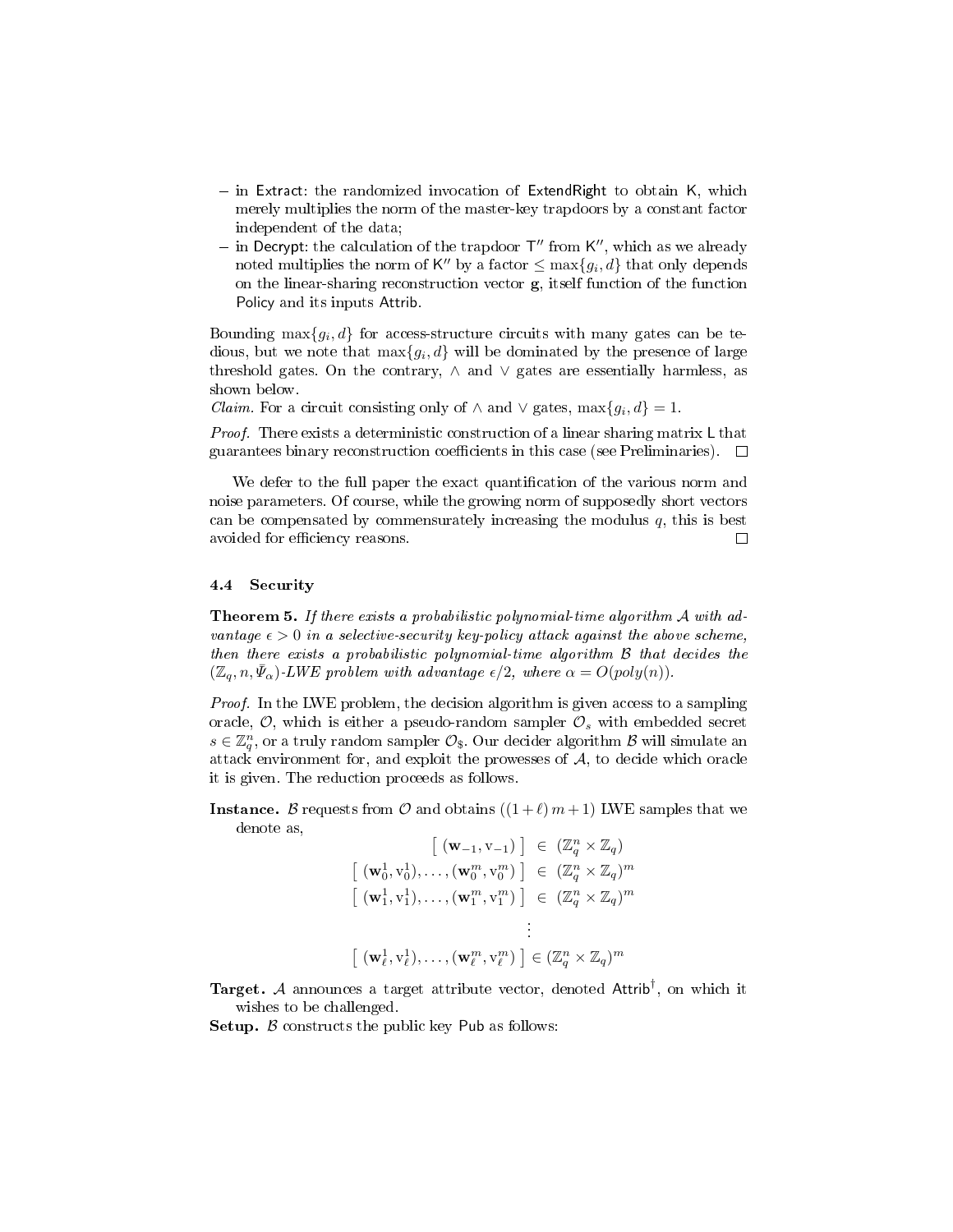- 1. The vector  $\mathbf{u} \in \mathbb{Z}_q^n$  is constructed from the LWE samples of index -1: simply set  $\mathbf{u} = \mathbf{w}$ .
- 2. The matrix  $A_0 \in \mathbb{Z}_q^{n \times m}$  is built from the LWE samples of index 0: set  $\mathsf{A}_0 = [\mathbf{w}_0^1 | \dots | \mathbf{w}_0^m].$
- 3. For each  $i \in [\ell]$  such that attribute  $i \in$  Attrib<sup>†</sup>, the matrix  $A_i$  is constructed from the LWE samples of index  $i$  in a similar way as above: for  $i \in \text{Attrib}^{\dagger}$ , set  $A_i = [\mathbf{w}_i^1 | \dots | \mathbf{w}_i^m]$ .
- 4. For each  $i \in [\ell]$  such that attribute  $i \notin$  Attrib<sup>†</sup>, the matrix  $A_i$  is constructed as in the real scheme using TrapGen, which provides an associated low-norm full-rank matrix  $B_i$  such that  $A_i \cdot B_i = 0$ . (The LWE samples of all indices  $i \notin \text{Attrib}^{\dagger}$  will remain unused.)

The resulting public key Pub is given to A.

- Queries. A is allowed to make adaptive queries for keys Key for policies Policy that the target attribute list  $\mathsf{Attribute}^\dagger$  does not satisfy.  $\mathcal B$  constructs and returns a key Key for each query Policy, as follows.
	- 1. As in the real scheme, derive from Policy a (low-norm) linear sharing matrix  $L \in \mathbb{Z}^{\ell \times (1+\theta)}$ .
	- 2. Let  $\phi = |$ Attrib<sup>†</sup>|. Make L' from L, keeping only the rows of index i such that  $i \in$  Attrib<sup>†</sup>. Make L" from L' by dropping the leftmost column of index  $j = 0$  (keeping  $j = 1, \ldots, \theta$ ).
	- 3. W.l.o.g., suppose that  $\text{Attrib}^{\dagger} = \{i_1, i_2, \ldots, i_{\phi}\} = \{1, 2, \ldots, \phi\};$  i.e., the first  $\phi$  attributes, from 1 to  $\phi$ , are arbitrarily assumed to be the attacker's targets.
	- 4. W.I.o.g., suppose that the  $\phi$  left-most columns of L" form a  $\phi$ -dimensional square matrix of full rank. The columns of L from which L" is derived can always be reordered to achieve this, since the order of its columns (other than that of index  $j = 0$ ) is arbitrary. Notice that this step requires that the challenge Attrib<sup>†</sup> do not satisfy the query Policy. If it did, by definition some non-zero  $[d, 0, \ldots, 0]^\top$  would be in the span of L, and thus  $[0,\ldots,0]^\top$  non-trivially in that of L''; therefore the  $\phi$  left-most columns of  $L''$  would not be full-rank.
	- 5. Invoking TrapGen, sample  $\phi$  random matrices  $Z_i \in \mathbb{Z}_q^{n \times m}$  with short bases  $\mathsf{Y}_i \in \mathbb{Z}^{m \times m}$ , for all  $i \in \mathsf{Attrib}^{\dagger}$  (*i.e.*, w.l.o.g.,  $i = 1, ..., \phi$  are the indices of the  $Z_i$  with trapdoor  $Y_i$ ).
	- 6. Build a "virtual encryption matrix" M exactly as in the real scheme (see below about the boxes), as,

$$
M = \begin{bmatrix} A_1 & & & \left| \begin{array}{c} l_{1,0} A_0 \\ \vdots \\ l_{\phi,0} A_0 \end{array} \right| \begin{array}{c} l_{1,1} Z_1 & \dots & l_{1,\phi} Z_{\phi} \\ \vdots & & \vdots \\ l_{\phi,1} Z_1 & \dots & l_{\phi,\phi} Z_{\phi} \end{array} \begin{bmatrix} \dots & l_{1,\theta} Z_{\theta} \\ \vdots & & \vdots \\ \dots & & \vdots \\ l_{\ell,1} Z_1 & \dots & l_{\ell,\phi} Z_{\phi} \end{array} \begin{bmatrix} \dots & l_{1,\theta} Z_{\theta} \\ \dots & \dots \\ \dots & \dots \\ l_{\theta,0} Z_{\theta} \end{bmatrix} \mod q
$$

7. Denote by Z the  $(\phi n \times \phi m)$ -submatrix of M made of the blocks  $l_{j,i} Z_i$ whose  $i, j \in [\phi]$ . Per Lemma 6, we can build (from the Y<sub>i</sub>) a single trapdoor Y for Z as a whole.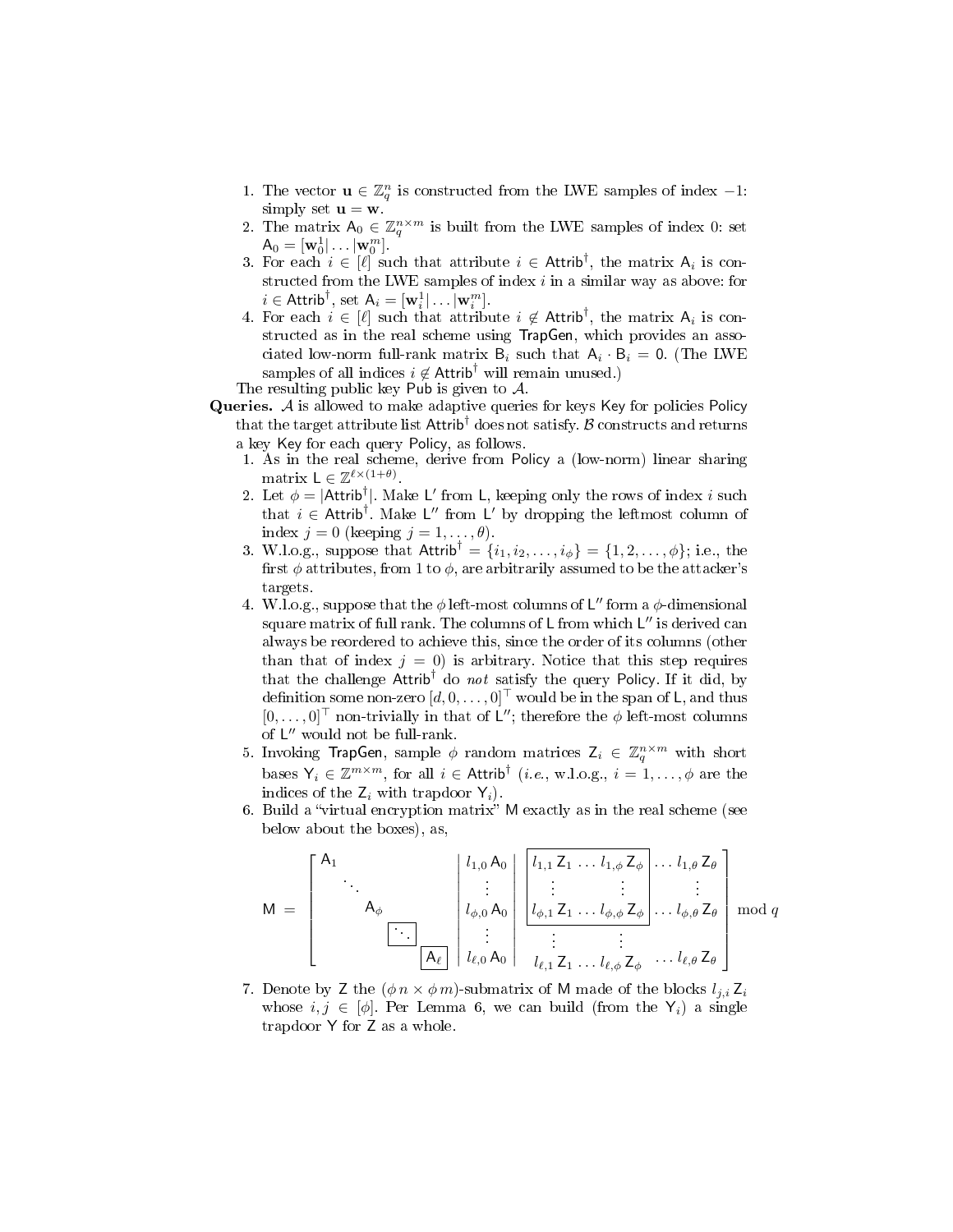**Lemma 6.** For  $i = 1, ..., \phi$ , let  $\mathsf{Z}_i \in \mathbb{Z}_q^{n \times m}$  and  $\mathsf{Y}_i \in \mathbb{Z}^{m \times m}$  such that  $\mathsf{Z}_i\,\mathsf{Y}_i = \mathsf{0} \pmod q$ . Suppose also that each  $\mathsf{Y}_i$  is a basis of  $\Lambda_q^{\perp}(\mathsf{Z}_i)$  and has low norm  $||\mathsf{Y}_i|| \leq \beta \in \mathbb{R}$ . Define,

$$
Z = \begin{bmatrix} l_{1,1} Z_1 & \cdots & l_{1,\phi} Z_{\phi} \\ \vdots & & \vdots \\ l_{\phi,1} Z_1 & \cdots & l_{\phi,\phi} Z_{\phi} \end{bmatrix} \mod q
$$

Then, for any full-rank integer matrix  $(l_{i,j})$  with  $i, j \in [\phi]$ , the Ajtai lattice induced by  $Z \in \mathbb{Z}_q^{\phi n \times \phi m}$  admits an efficiently computable (in fact constant) trapdoor  $\mathsf{Y} \in \mathbb{Z}^{\phi m \times \phi m}$  i.e., such that  $\mathsf{Y}$  is a basis of  $\Lambda_q^{\perp}(\mathsf{Z})$ with bounded norm  $||Y|| \leq \beta$ .

Proof. Take,

$$
Y = \begin{bmatrix} Y_1 & 0 \\ & \ddots \\ 0 & Y_{\phi} \end{bmatrix}
$$

We have that  $Z \cdot Y = 0 \pmod{q}$ , that Y is a basis for  $\Lambda_q^{\perp}(Z)$ , and that  $\|Y\| \leq \max_i \|Y_i\|.$  $\Box$ 

- 8. Observe that we now have a trapdoor for every lattice defined by a submatrix of M encased in one of the boxes shown in Step 6. Let us notionally reorder the columns of M by swapping the  $\phi$  left-most  $A_i$ block-columns with the  $\phi$  left-most  $Z_i$ -block-columns. We get a matrix  $M' = [M'_{trapdoor}|M'_{extension}]$ , where  $M'_{trapdoor}$  is full-rank, block-diagonal, and each of its blocks has an associated trapdoor. We can thus trivially build a trapdoor for all of  $\mathsf{M}_{\mathrm{trapdoor}}'$ . By invoking ExtendRight, we extend this into a trapdoor W' for all of M'. Reordering the rows of W' yields a trapdoor for the original M above: call it W.
- 9. Randomize W into a structure-less basis K whose norm matches that of the real scheme. (This step is only necessary if ExtendRight does not already produce a basis whose vectors all have the target discrete Gaussian distribution already; if they do, let  $K = W$ .)

This concludes the simulation of the private-key extraction. The adversary  $\mathcal A$  is given the resulting Key = (K, L). Notice that it has exactly the same distribution as in the real scheme.

- Challenge. A signals that it is ready to accept a challenge, and chooses a message bit  $\text{Msg}^\dagger \in \{0,1\}$ . B responds with a ciphertext  $\text{Ctx}^\dagger = (c_0^\dagger, c_1^\dagger)$ assembled from the LWE instance, as follows:
	- 1. Let  $c_0^{\dagger} = v_{-1} + \lfloor \frac{q}{2} \rfloor \cdot \mathsf{Msg}^{\dagger}$ .
	- 2. Let  $\mathbf{c}_1^{\dagger} = [\begin{array}{c} v_1^1, \ldots, v_1^m \end{array}]$  $if 1 ∈ Attrib<sup>†</sup>$  $,\ldots,v_\ell^1,\ldots v_\ell^m$  $\overline{\text{if }\ell\in\text{Attrib}^\dagger}$  $, v_0^1, \ldots v_0^m$ always 1

Observe that when the  $v_i$  come from a genuine LWE oracle, the foregoing is a well-formed Regev-like encryption of  $\textsf{Msg}^\dagger$  for the encryption matrix F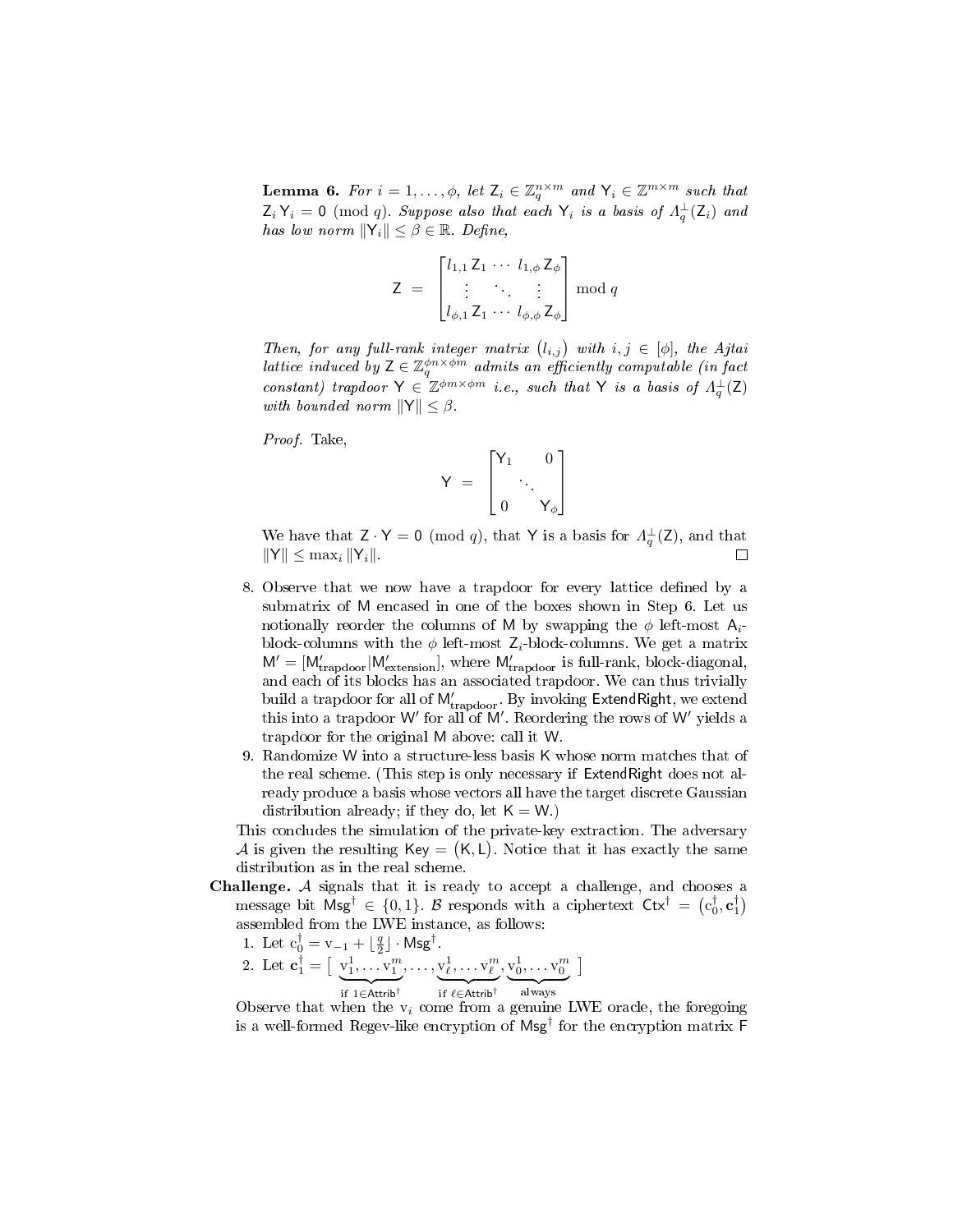indicated by the challenge  $\mathsf{Attrib}^{\dagger}$ . On the contrary, when the  $v_i$  come from a random fake LWE oracle, the ciphertext is independent of the message bit since  $c_0^{\dagger}$  in particular is uniformly and independently distributed.

- **Continuation.**  $A$  is allowed to continue making further private-key extraction queries, after having obtained the challenge ciphertext.
- **Decision.** A eventually emits a guess, whether  $Ctx^{\dagger}$  was actually a valid encryption of Msg  $\in \{0,1\}$  as requested. B uses the guess to decide whether the LWE oracle  $\mathcal O$  was genuine. If  $\mathcal A$  says "valid", then  $\mathcal B$  says "genuine"; if A says "invalid", then  $\beta$  says "fake".

If the adversary succeeds in guessing  $\mathsf{Msg}^\dagger$  with probability at least  $\frac{1}{2} + \epsilon$ , then our decision algorithm  ${\cal B}$  will correctly guess the nature of the LWE oracle with probability at least  $\frac{1}{2} + \frac{\epsilon}{2}$ . This concludes the proof of the security reduction.

### 4.5 Extensions

So far we have assumed, merely for simplicity of notation, that policies will only encode monotone access structures given as formulas where each attribute appears as argument exactly once. We now show how to list such limitations.

Duplicated Attributes Arbitrary monotone policies will generally be expressed as formulas where various attributes appear zero, once, or even multiple times. Accordingly, we show how to handle policies that can comport arbitrarily many ∧ and ∨ gates, and an arbitrary wiring of the attribute inputs to feed them, including duplication.  $4$  The idea is very simple:

- kpABE.Setup' is unchanged from the original version: to each attribute one continues to associate one Ajtai matrix  $A_i$  and its trapdoor  $B_i$ .
- kpABE.Setup' also remains the same: the ciphertext is constructed as before, around a Regev encryption matrix F that either includes or excludes each submatrix  $A_i$  depending on whether or not the respective attribute  $i \in$  Attrib.
- **kpABE.Extract'** must be modified to allow for duplicate occurrences of the same attribute in the Boolean expression of Policy. This is done as follows:
	- 1. Give each occurrence of some attribute  $\#i$  in Policy a unique label, say #*i.1* and #*i.2*, and accordingly rewrite the policy Policy into Policy' as a function of the augmented attributes. Policy' has the same topology (structure and size) as Policy, but its input literals are now unique. Keep track of the mapping from the augmented attributes  $i'$  to the original attributes *i* by means of a surjective map  $\rho : i' \mapsto i$ .
	- 2. Construct the sharing matrix L in the regular way from the augmentedattribute formula Policy'. For each original attribute  $\#i$ , there will be as many rows in L as the number of occurrences of  $\#i$  in the original Policy.

We must however continue to caution on the use of t-out-of-n threshold gates  $\geq_t$ , because unless  $t = 1$  or  $t = n$  we cannot guarantee in general that the LSSS matrix L and the reconstruction coefficients will be small. Fortunately, as long as repeated attribute inputs are allowed, every possible monotone access structure can be expressed using only ∨ and ∧ gates, in such a way that L is a binary or ternary matrix.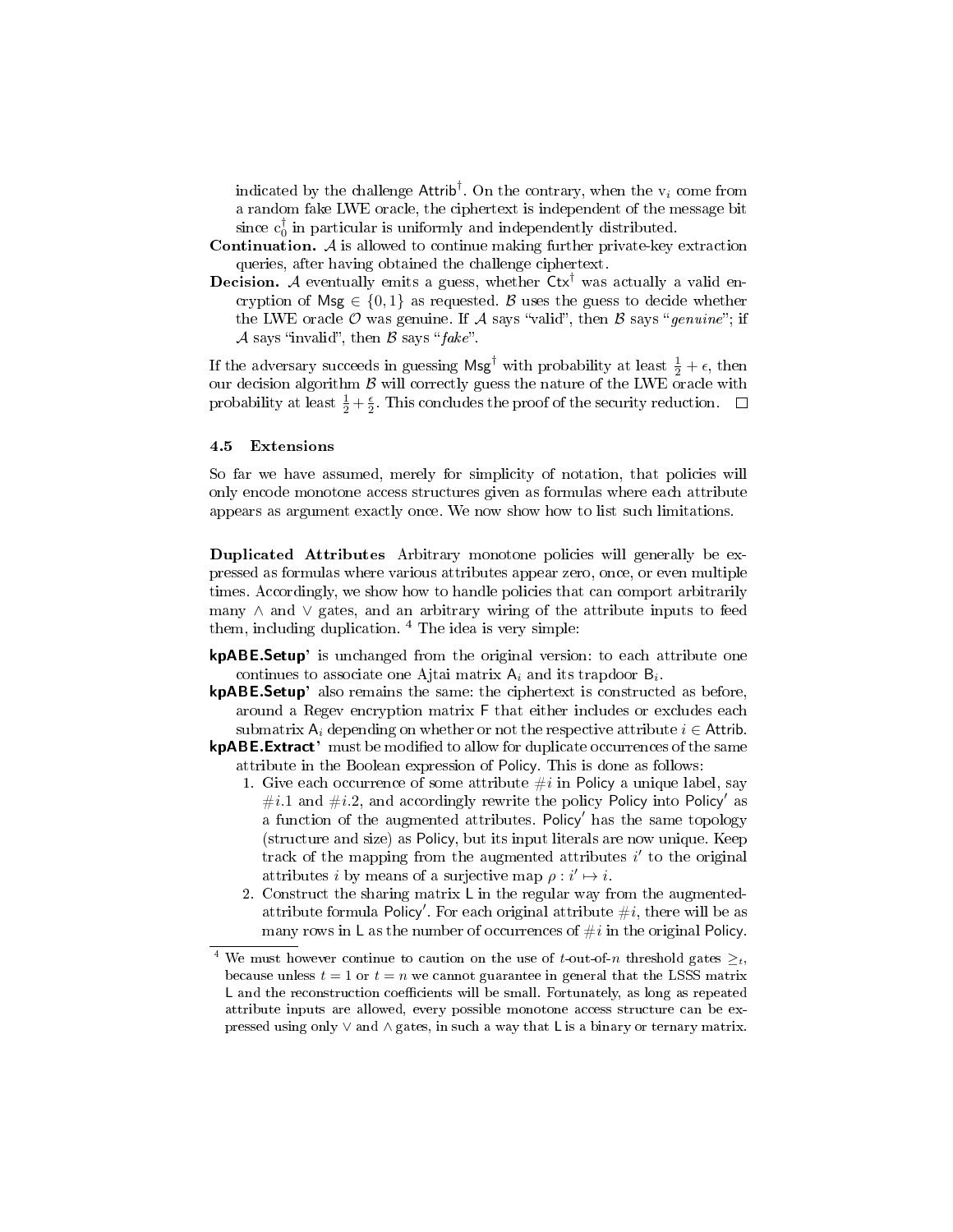3. Construct the "virtual encryption matrix" M from L as before. Since the augmented attributes that emanate from the same original attribute, all refer to the same public matrix  $\mathsf{A}_i,$  the key-extraction matrix  $\mathsf{M}$  will thus contain multiple copies of  $A_i$ , albeit on different columns.

Once M has been constructed with possibly duplicated  $A_i$  on its left-side block-diagonal, key extraction both in the real scheme and in the simulation will proceed as usual. The only effect of the duplication is that, in the simulation, knowledge of trapdoors  $B_i$  will be linked to the presence of the original attributes—not the augmented ones—in  $\mathsf{Attrib}^{\dagger}$ .

kpABE.Decrypt' requires a small adjustment to cope with duplicated attributes in the Policy encoded in the decryption key. Essentially, before applying the decryption algorithm, the decryptor needs to avail himself as many copies of the attribute as he will need. This is done by duplicating the various fragments of  $c_1$  that correspond to the attributes that need to be duplicated, before using the result in the normal decryption process.

This construction is very efficient as the ciphertext size remains unchanged in |Attrib|, and the private key size has the same dependency on |Policy| as it did without attribute duplication (of course,  $|Policy|$  can now grow arbitrarily).

## 5 Conclusion

In this paper, we have introduced a new cryptographic framework for performing complex lattice basis manipulations, of the kind that seemingly can unlock the construction of very powerful and expressive cryptosystems such as functional encryption. We demonstrated its power and flexibility by building the first known attribute-based cryptosystem from "learning with errors", a (conjectured) quantum-resistant hardness assumption tied to many lattice problems.

## Acknowledgments

The author would like to thank Dan Boneh for suggesting a simplification of the scheme and its proof by way of the ExtendRight abstraction, and to thank the TCC 2013 program committee for what appears to be a very thorough review.

# References

- 1. S. Agrawal, D. Boneh, and X. Boyen. Efficient lattice (H)IBE in the standard model. EUROCRYPT 2010.
- 2. S. Agrawal, D. Boneh, and X. Boyen. Lattice basis delegation in fixed dimension and shorter-ciphertext hierarchical IBE. CRYPTO 2010.
- 3. S. Agrawal, X. Boyen, V. Vaikunthanathan, P. Voulgaris, and H. Wee. Functional encryption for threshold functions (or, fuzzy IBE) from lattices. PKC 2012.
- 4. S. Agrawal, D. Freeman, and V. Vaikuntanathan. Functional encryption for inner product predicates from learning with errors. ASIACRYPT 2011.